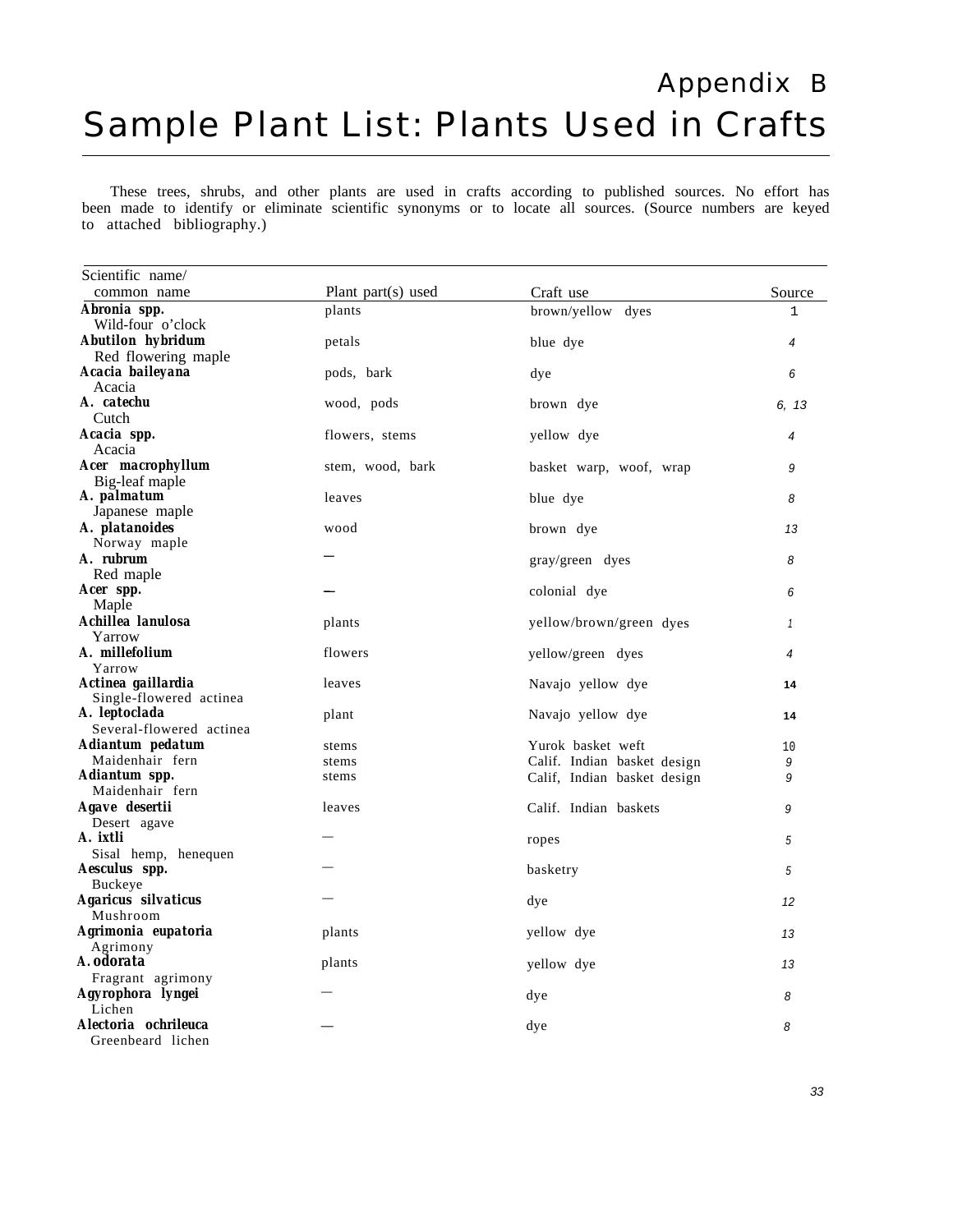| Scientific name/                   |                       |                                             |                |
|------------------------------------|-----------------------|---------------------------------------------|----------------|
| common name                        | Plant part $(s)$ used | Craft use                                   | Source         |
| A. sarmentosa                      |                       | green-yellow dye                            | 6              |
| Lichen                             |                       |                                             |                |
| Allium cepa                        | skins                 | yellow dye                                  | 13             |
| Onion                              |                       |                                             |                |
| Allium spp.                        |                       | yellow dye                                  | 6              |
| Yellow onion                       | skins                 | yellow/orange dyes                          | $\overline{4}$ |
| Red onion                          | skins                 | dye                                         | $\overline{4}$ |
| Alnus glutinosa                    | bark                  | black and dark dyes                         | 6, 13          |
| Black alder                        |                       |                                             |                |
| A. incana var. virescens           | bark                  | Navajo red dye                              | 11             |
| Black alder                        |                       |                                             |                |
| A. oregana                         | roots                 | Yurok basket weft                           | 10             |
| Red alder                          |                       |                                             |                |
| A. rhombifolia                     | bark                  | Yurok basket weft dye                       | 10             |
| White alder                        | bark                  | Calif. Indian baskets                       | 9              |
| A. rubra<br>Red alder              | root                  | Calif. Indian baskets                       | 9              |
| A. tenuifolia                      | bark                  |                                             | 14             |
| Alder                              | twigs, leaves, fruit  | Navajo brown dye<br>brown/yellow/green dyes | $\mathbf{1}$   |
| Mountain alder                     |                       | dye                                         | 8              |
| Alnus spp.                         |                       | Shasta brown dye                            | 5              |
| Alder                              |                       | European black and dark dye                 | 6              |
|                                    |                       | Indian dye                                  | 7              |
| Althea rosea                       | petals                | purple/black/brown dyes                     | 4, 6, 8        |
| Hollyhock                          |                       |                                             |                |
| Amanita muscaria                   |                       | dye                                         | 12             |
| <b>Amaranths retroflexus</b>       | plants                | yellow/grey dyes                            | $\mathbf{1}$   |
| Redroot pigweed                    |                       |                                             |                |
| Amaranths spp.                     | plants                | green dye                                   | 4              |
| Pigweed                            |                       |                                             |                |
| Ambrosia tomentosa                 | plants                | green dye                                   | $\mathbf{1}$   |
| Povertyweed                        |                       |                                             |                |
| A. trifida                         |                       | brown/yellow/green dyes                     | $\mathbf{1}$   |
| Giant ragweed                      |                       |                                             |                |
| Ambrosia spp.                      | plants                | yellow/green dyes                           | 1, 8           |
| Ragweed                            |                       |                                             |                |
| Anaphalis margaritacea             |                       | yellow dye                                  | 4              |
| Pearly everlasting                 |                       |                                             |                |
| Anchusa tinctoria                  | roots                 | red dye                                     | 6, 13          |
| Alkanet                            |                       |                                             |                |
| Andropogon virginicus              |                       | dye                                         | 6              |
| Broom sedge                        |                       | yellow dye                                  | 8, 13          |
| Anemone spp.                       | flowers               | blue/green dye                              | 4              |
| Blue anemone                       |                       |                                             |                |
| Anthemis cotula                    |                       | gold dye                                    | 4              |
| Fetid chamomile, stinkweed         |                       |                                             |                |
| A. nobilis                         | flowers               | yellow dye                                  | 4, 6           |
| Chamomile                          |                       |                                             |                |
| A. tinctoria                       |                       | yellow dye                                  | 6              |
| Golden Marguerite                  |                       |                                             |                |
| Anthemis spp.<br>Antirrhinum majus | flowers               | dye                                         | 8              |
|                                    |                       | green/gold dyes                             | 4              |
| Snapdragon<br>Arbutus menziesii    | bark                  |                                             |                |
| Madrone                            |                       | brown dye                                   | 4              |
| Arceuthobium spp.                  | plants                | yellow/brown dyes                           | 1              |
| Mistletoe                          |                       |                                             |                |
|                                    |                       |                                             |                |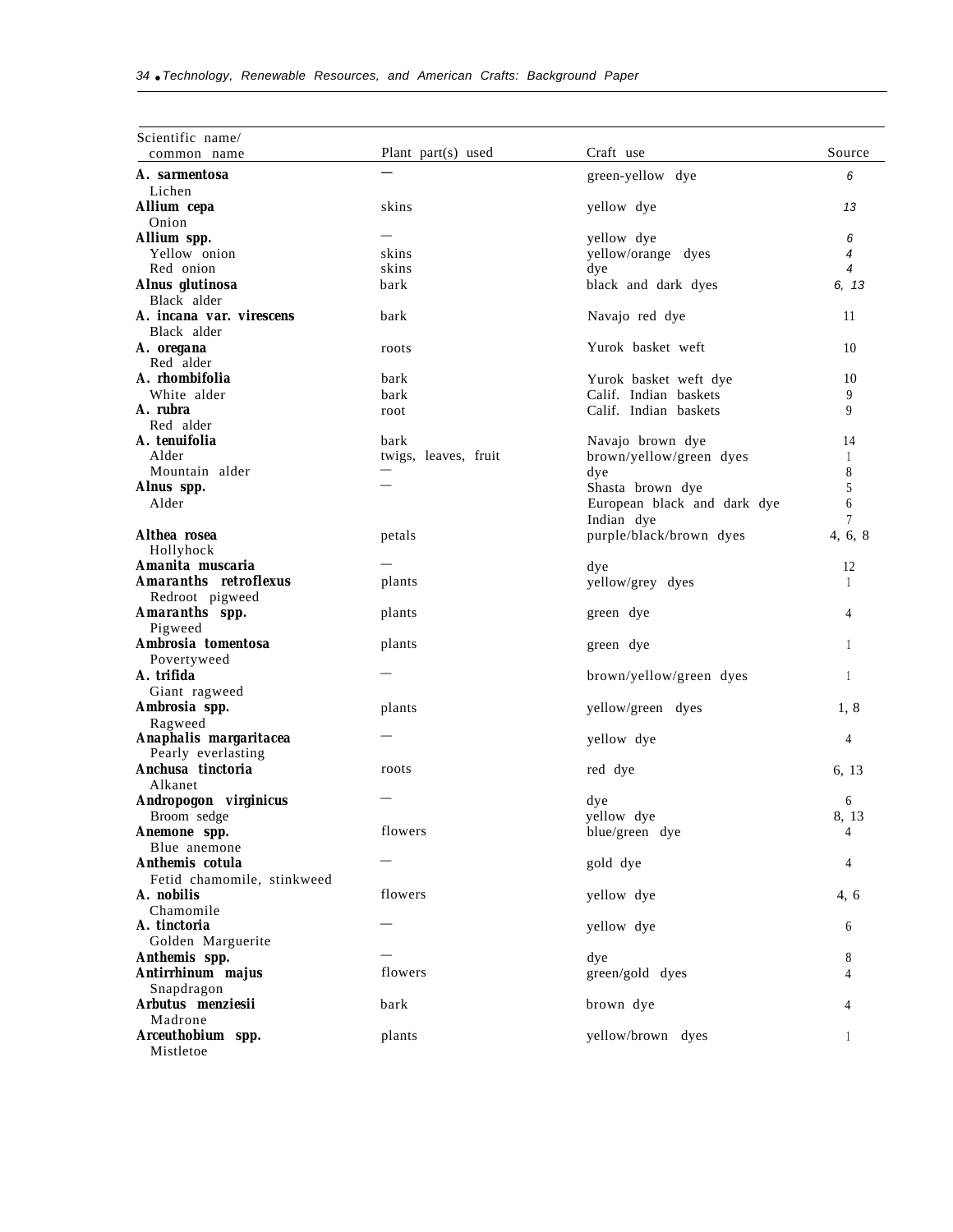| Scientific name/<br>common name      | Plant part(s) used | Craft use                      | Source |
|--------------------------------------|--------------------|--------------------------------|--------|
|                                      |                    |                                |        |
| Arctium minus                        | plants             | yellow/brown/green dyes        | 1      |
| Burdock                              |                    |                                |        |
| Arctostaphylos alpina<br>A. uva-ursi | plants             | dye<br>yellow/green/brown dyes | 8<br>1 |
| Kinnikinnick                         | plants             | dye                            | 8      |
| Arctostaphylos spp.                  | leaves, wood       | brown dye                      | 4      |
| Manzanita                            |                    | Calif. Indian black dve. awl   | 9      |
| Arctotis spp.                        | flowers            | green dye                      | 4      |
| African daisy                        |                    |                                |        |
| Areca catechu                        | wood, pods         | brown dye                      | 6      |
| Cutch                                |                    |                                |        |
| Argemone polyanthemos                | plants             | green dye                      | 1      |
| Prickle poppy                        |                    |                                |        |
| Artemisia frigida                    | leaves             | yellow/green dyes              | 1      |
| Sage                                 |                    |                                |        |
| A. ludoviciana                       | stems              | Calif. Indian baskets          | 9      |
| Wormwood<br>A. tilesia               |                    |                                |        |
|                                      |                    | dye                            | 8      |
| Wormwood<br>A. tridentata            | leaves, twigs      |                                |        |
| Basin sagebrush                      |                    | Navajo yellow/green dyes       | 1, 14  |
| Arundinaria macrosperma              |                    | dye                            | б      |
| Cane                                 |                    |                                |        |
| Asclepias speciosa                   | plants             | green dye                      | 4      |
| Showy milkweed                       | plants             | yellow/brown/green tiyes       | 1      |
| A. tuberosa                          |                    | yellow-brown dye               | б      |
| Butterfly weed                       |                    |                                |        |
| Asparagus officinalis<br>Asparagus   | plants             | yellow/green dyes              | 1      |
| Asperula odorata<br>Sweet woodruff   | plants             | green/brown dyes               | 4      |
| Aster porteri                        | plants             | yellow dye                     | 1      |
| White aster                          |                    |                                |        |
| Aster spp.                           | plants             | yellow/green/orange dyes       | 1      |
| Purple aster                         |                    |                                |        |
| Astragalus alpinus                   |                    | dye                            | 8      |
| A triplex canescens                  | plants             | Navajo yellow dye              | 14     |
| Saltbush                             |                    |                                |        |
| <b>Baphia nitida</b><br>Barwood      | wood               | commercial red dye             | 7      |
| <b>Baptisia tinctoria</b>            | leaves             | dye                            | 6      |
| Wild indigo                          |                    |                                |        |
| Berberis aquifolium                  | root               | Navajo yellow dye              | 14     |
| Oregon grape                         |                    | Calif. Indian basket ddye      | 9      |
| <b>B.</b> fremontii<br>Barberry      | berries            | purple Indian dye              | 7      |
| <b>B.</b> nervosa                    | bark               | Calif. Indian basket dlye      | 9      |
| Oregon grape                         |                    |                                |        |
| <b>B.</b> vulgaris                   |                    | yellow/brown dyes              | 6, 13  |
| American barberry                    |                    |                                |        |
| Berberis spp.                        | leaves, stems      | green/brown dyes               | 4      |
| Barberry                             |                    |                                |        |
| Betula glandulosa                    |                    | dye                            | 8      |
| Ground birch                         |                    |                                |        |
| B. lenta                             |                    | brown/black dyes               | 6      |
| Sweet birch                          |                    |                                |        |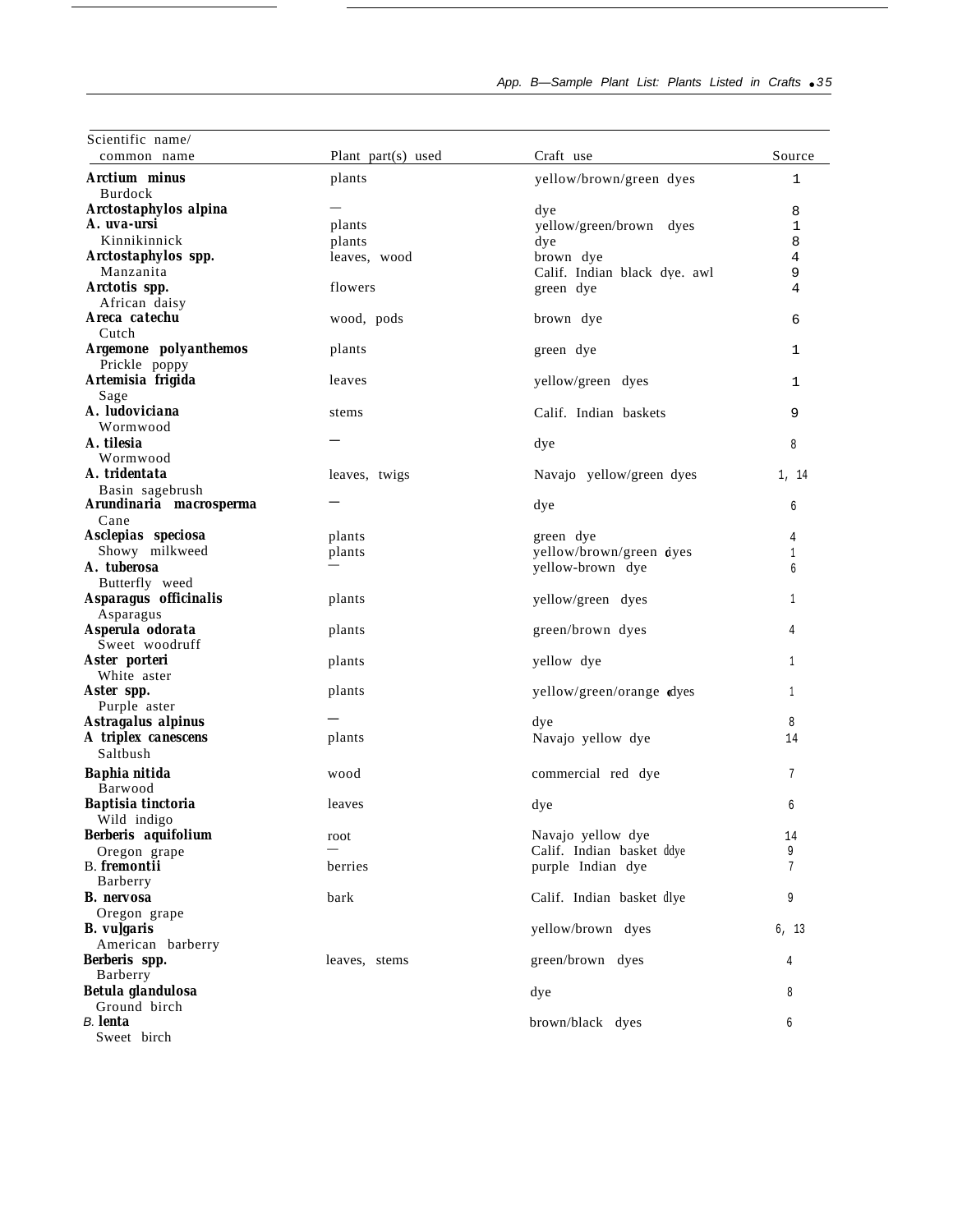| Scientific name/                        |                      |                            |              |
|-----------------------------------------|----------------------|----------------------------|--------------|
| common name                             | plant part(s) used   | Craft use                  | Source       |
| <b>B.</b> lutea                         |                      | brown/black dyes           | 6            |
| Yellow birch                            |                      |                            |              |
| <b>B.</b> papyrifera                    |                      | brown/black dyes           | 6            |
| Paper birch                             |                      | dye                        | 8            |
| B. pendula (B. populifolia ?)           | bark, leaves         | yellow dye                 | 13           |
| Silver Birch                            |                      |                            |              |
| Betula spp.                             |                      | colonial dye               | 6            |
| Bixa orellana                           | seeds                | yellow/orange dyes         | 7            |
| Annato                                  |                      |                            |              |
| <b>Boletus</b> edulis                   |                      | dye                        | 12           |
| King boletus<br>B, eastwoodii           |                      |                            |              |
| <b>B.</b> elegans                       |                      | dye<br>dye                 | 12<br>12     |
| Brassica oleracea var. capitata         | leaves               | blue dye                   | 4            |
| Purple cabbage                          |                      |                            |              |
| Brickellia grandiflora                  | stems                | yellow/brown dyes          | $\mathbf{1}$ |
| Tassel-flower                           |                      |                            |              |
| <b>Brome</b> lia sylvestris             |                      | basketry                   | 5            |
| Silkgrass, pita                         |                      |                            |              |
| Bryum cryophilum                        |                      | dye                        | 8            |
| Moss                                    |                      |                            |              |
| <b>Buddlejia davidii</b>                | flowers/leaves/stems | green/brown dyes           | 4            |
| Butterfly bush                          |                      |                            |              |
| <b>Bulgaria</b> inquinans               |                      | dye                        | 12           |
| <b>Cactaceae</b>                        |                      | Papago rope, carved dolls, | 3            |
|                                         |                      | Indian basketry awls       | 3, 10        |
| Caesalpinia echinata                    | wood                 | red dye                    | 4            |
| Brazilwood                              |                      |                            |              |
| Calamus spp.                            |                      | basketry                   | 5            |
| East Indian rattan                      |                      |                            |              |
| Calceolaria angustifolia                | flowers              | yellow/orange dyes         | 4            |
| Yellow lady's purse<br>Callistemon spp. | flowers, leaves      | brown dye                  | 4            |
| Bottle-brush                            |                      |                            |              |
| Callistephus chinensis                  |                      | dye                        | 6            |
| China aster                             |                      |                            |              |
| Caltha palustris                        | petals               | yellow dye                 | 6            |
| Marsh marigold                          |                      |                            |              |
| Calluna vulgaris                        |                      | dye                        | 8            |
| Heather                                 |                      |                            |              |
| Calluna spp.                            | leaves, stems        | dye                        | б            |
| Heather                                 |                      |                            |              |
| Calycanthus occidentals                 | flowers, stems, bark | brown dye                  | 4            |
| Spice-bush                              |                      | Calif. Indian baskets      | 9            |
| Camellia japonica                       |                      | dye                        | 8            |
| Camellia<br>Camellia spp.               | leaves               | dye                        | 6            |
| Camellia                                | flowers              | gray dye                   |              |
| Campanula medium                        | flowers              | green/blue dyes            | 4            |
| Canterbury bells                        |                      |                            |              |
| C. rapunculoides                        | plants               | brown dye                  | 1            |
| Creeping harebell                       |                      |                            |              |
| Cantharellus (?) clavatus               |                      | dye                        | 12           |
| Pig ears                                |                      |                            |              |
| Canthareulus (?) cibarius               |                      | dye                        | 12           |
| C. infundiduliformis                    |                      | dye                        | 12           |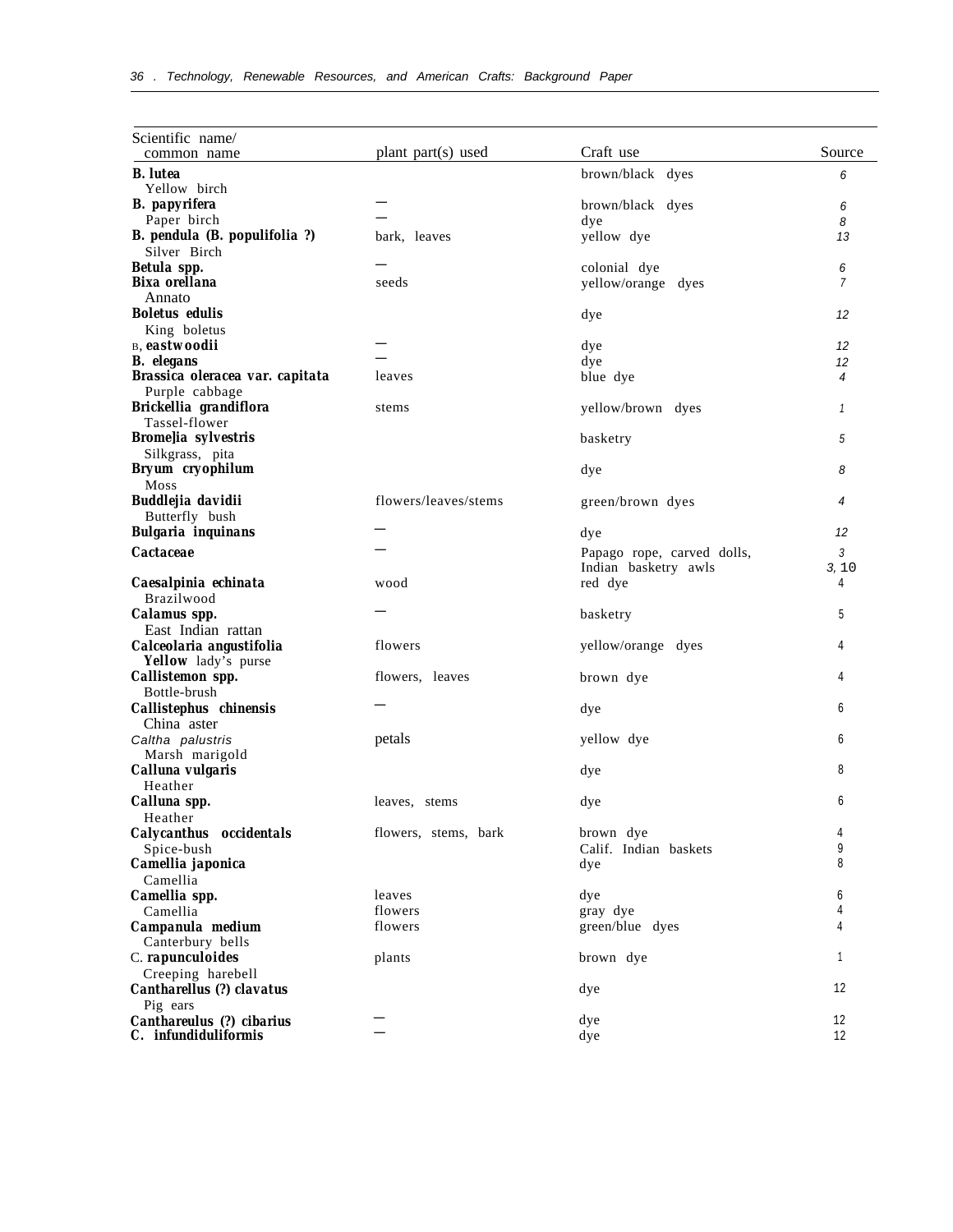| Scientific name/                                            |                        |                                          |              |
|-------------------------------------------------------------|------------------------|------------------------------------------|--------------|
| common name                                                 | Plant part(s) used     | Craft use                                | Source       |
| Cardamine pratensis var. angustifolia<br><b>Bittercress</b> |                        | dye                                      | 8            |
| <b>Carduus</b> nutans                                       | flowers                | brown/yellow/green dyes                  | 1            |
| Musk thistle                                                |                        |                                          |              |
| Cartharnus tinctorius<br>Safflower                          | flowers                | red/yellow dyes                          | 7, 13        |
| Carex <b>barbarae</b>                                       | root, bark             | Porno basket weft                        | 10           |
| Slough grass                                                |                        | Calif. Indian basket woof                | 9            |
| C. mendocinoensis                                           | root                   | Porno baskets                            | 5            |
| Sedge                                                       |                        | Calif. Indian basket wrapping            | 9            |
| Carex spp.                                                  | plants                 | green/brown/yellow dyes                  | $\mathbf{1}$ |
| Sedge                                                       |                        |                                          |              |
| Carya tomentosa                                             | bark                   | yellow/brown dye                         | 6, 13        |
| Mockernut                                                   |                        |                                          |              |
| Carya illinoensis<br>Pecan                                  | bark                   | yellow/brown dye                         | 6            |
| Cassiope tetragona                                          |                        | dye                                      | 8            |
| Arctic white heather                                        |                        |                                          |              |
| Castanea dentata                                            |                        | dye                                      | 8            |
| Chestnut                                                    |                        |                                          |              |
| Castilleja integra                                          | flowers, plants, roots | Navajo tan/yellow dyes                   | 7, 14        |
| Indian paintbrush                                           |                        |                                          |              |
| C. miniata                                                  | plants                 | yellow/green dyes                        | 1            |
| Indian paintbrush                                           |                        |                                          |              |
| Ceanothus americanus                                        | roots, leaves          | dye                                      | 6            |
| <b>New Jersey tea</b>                                       |                        |                                          |              |
| C. integerrimus<br>Deer brush                               | stems                  | Calif. Indian basket<br>foundation, warp | 9            |
| Ceanothus spp.                                              | flowers                | green dye                                | 4            |
| California lilac                                            |                        |                                          |              |
| Centaurea cyanus                                            | petals                 | blue dye                                 | 6            |
| Cornflower                                                  |                        |                                          |              |
| C. repens                                                   | plants                 | yellow dye                               | 1            |
| Knapweed                                                    |                        |                                          |              |
| Cercis occidentals                                          | bark                   | Porno basket weft                        | 10           |
| Redbud                                                      |                        | waterproof baskets                       | 5            |
|                                                             |                        | Calif. Indian basket warp                | 9            |
|                                                             |                        | woof, wrap, foundation                   |              |
| Cercocarpus betulifolius                                    | root                   | Navaho basket weft, dye                  | 10           |
| Mountain mahogany                                           |                        |                                          |              |
| C. breviflorus var eximius                                  |                        | dye                                      | 2            |
| Mountain mahogany                                           |                        |                                          |              |
| C. montanus                                                 |                        | Navaho brown dye                         | 14           |
| Mountain mahogany                                           |                        | brown dye                                | 1            |
| C. parviflorus                                              |                        | Indian dye                               | 7            |
| Mountain mahogany                                           | root, bark             | Navajo brown dye                         | 11           |
| Ceropteris triangularis                                     | stems                  | Calif. Indian basket design              | 9            |
| Goldenback fern                                             |                        |                                          |              |
| Cetraria cucullata                                          |                        | dye                                      | 8            |
| Caribou lichen                                              |                        |                                          |              |
| C. glauca                                                   |                        | yellow dye                               | 6            |
| Lichen                                                      |                        |                                          |              |
| C. nivilis                                                  |                        | dye                                      | 8            |
| Caribou lichen                                              |                        |                                          |              |
| C. tilesii                                                  |                        | dye                                      | 8            |
| Yellow lichen                                               |                        |                                          |              |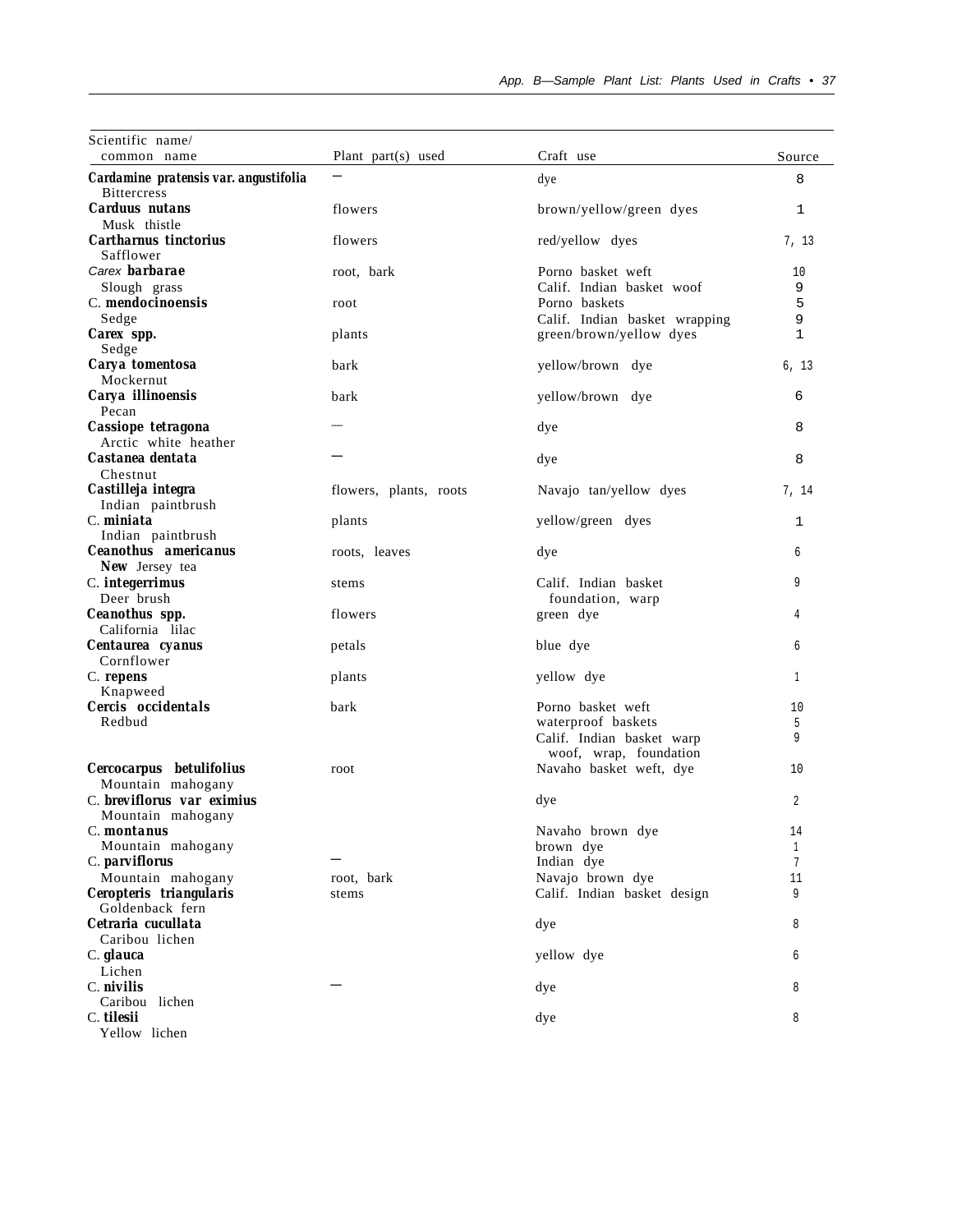| Scientific name/                                                 |                    |                                 |              |
|------------------------------------------------------------------|--------------------|---------------------------------|--------------|
| common name                                                      | Plant Part(s) used | Craft use                       | Source       |
| Chenopodium spp.                                                 | plants             | green dye                       | 4            |
| Green goosefoot                                                  | plants             | green dye                       | 1            |
| White goosefoot                                                  | plants             | yellow dye                      | $\mathbf 1$  |
| Chlorogalum pomeridianum<br>Soaproot                             | juice              | Calif. Indian baskets           | 9            |
| Chlorophora tinctoria<br>see Morus tinctoria                     |                    |                                 |              |
| Chondrus crispus<br>Irish moss                                   |                    | dye                             | 8            |
| <b>Chrysanthemum frutescent</b><br>Paris daisy                   | flowers            | gold/green dyes                 | 4            |
| C. integrifolium                                                 |                    | dye                             | 8            |
| Chrysanthemum                                                    |                    |                                 |              |
| Chrysanthemum spp.<br>Chrysanthemum                              | leaves, flowers    | dye                             | 4, 6         |
| Chrysopsis villosa<br>Golden wooly aster                         | plants             | yellow dye                      | $\mathbf{1}$ |
| Chrysosplenium alternifolium                                     |                    |                                 |              |
| var. tetrandrum                                                  |                    | dye                             | 8            |
| Golden saxifrage<br>Chrysothamnus bigelovii<br>Small rabbitbrush |                    | Navajo yellow dye               | 14           |
| C. <i>latisquameus</i>                                           | flowers, twigs     | Navajo yellow dye               | 14           |
| Big rabbitbrush                                                  |                    |                                 |              |
| Chrysothamnus spp.<br>Rabbitbrush                                | flowers            | dye                             | 2<br>4       |
|                                                                  |                    | orange dye<br>yellow/green dyes | 1, 7         |
| Cichorium intybus<br>Chicory                                     | plants             | yellow dye                      | 1            |
| Cinna macroura                                                   | stems              | Calif. Indian basket foundation | 9            |
| (Epicampes rigens californica?)                                  |                    |                                 |              |
| Cirriphyllum cirrosum<br>Cirsium arvense                         | plants             | dye<br>brown dye                | 8<br>1       |
| Canadian thistle                                                 |                    |                                 |              |
| Cladium mariscus (Carex spp. ?)<br>Cladium                       | roots              | Calif. Indian basket wrap       | 9            |
| Cladonia impexa                                                  |                    | pink dye                        | 13           |
| Lichen                                                           |                    |                                 |              |
| Clarkia spp.<br>Goditia                                          | flowers            | gold/gray dyes                  | 4            |
| Clavaria (Clauria ?) aurea                                       |                    | dye                             | 12           |
| Clematis ligusticifolia                                          | plants             | yellow/brown/green dyes         | $\mathbf{1}$ |
| White clematis                                                   |                    |                                 |              |
| Cleome serrulata                                                 |                    | Navajo yellow dye               | 1, 14        |
| Rocky mountain bee plant                                         |                    |                                 |              |
| Clutia tranvancorica<br>Coralline                                | wood               | orange/brown dyes               | 4            |
| Convallaria arvensis                                             |                    | green dye                       | 4            |
| Lily-of-the-valley                                               |                    |                                 |              |
| C. majalis                                                       | leaves             | yellow dye                      | 13           |
| Lily-of-the-valley                                               |                    | dye                             | 8            |
| <b>Convolvulus</b> arvensis                                      | plants             | gold/green dyes                 | 1            |
| Bindweed                                                         |                    |                                 |              |
| Conyza canadensis<br>Horsetail                                   | stems, leaves      | green/yellow dyes               | 1            |
| Coprinus comatus                                                 |                    | dye                             | 12           |
| Shaggy mane                                                      |                    |                                 |              |
| Coreopsis auriculata                                             |                    | orange dye                      | 4            |
| Coreopsis                                                        |                    |                                 |              |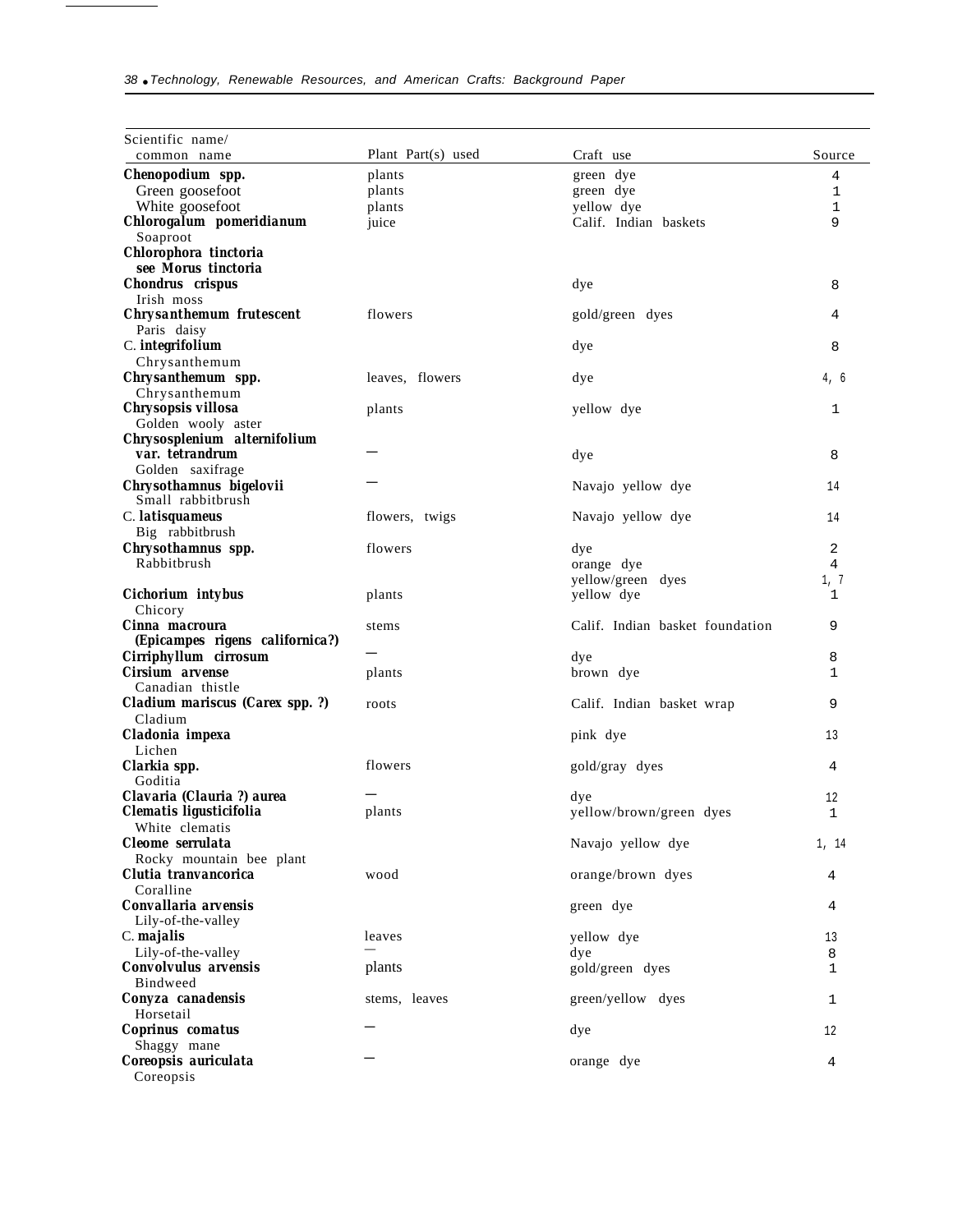| Scientific name/<br>common name                  | Plant part(s) used | Craft use                                      | Source   |
|--------------------------------------------------|--------------------|------------------------------------------------|----------|
|                                                  |                    |                                                |          |
| C. calliopsidea                                  |                    | orange dye                                     | 4        |
| Coreopsis<br>C. cardaminifolia                   | flowers            | red Indian dye                                 | 7        |
| Coreopsis                                        |                    |                                                |          |
| C. gigantea                                      |                    | orange dye                                     | 4        |
| Coreopsis                                        |                    |                                                |          |
| C. tinctoria (C. marmorata)                      | flowers            | dye                                            | 6, 8     |
| Calliopsis                                       |                    | yellow dye                                     | 13       |
| Coreopsis spp.                                   | flowers, seeds     | orange/brown dyes                              | 4        |
| Coreopsis                                        |                    |                                                |          |
| Cornicularia divergens<br>Blackboard lichen      |                    | dye                                            | 8        |
| Corn us florida                                  | bark, root         | red/violet dyes                                | 6        |
| Flowering dogwood                                |                    | dye                                            | 8        |
| Coronilla varia                                  | plants             | brown/yellow dyes                              | 1        |
| Crownvetch                                       |                    |                                                |          |
| Cotoneaster spp.                                 | berries            | tan dye                                        | 4        |
| Cotoneaster                                      |                    |                                                |          |
| Cotula coronopifolia                             |                    | gold dye                                       | 4        |
| Brass-buttons                                    |                    |                                                |          |
| Cortinarius spp.                                 |                    | dye                                            | 12       |
| Corylus californica<br>Hazelnut                  |                    | Yurok basket warp                              | 10       |
| C. rostrata californica                          |                    |                                                | 9        |
| Hazel                                            | stems              | Calif. Indian basket warp,<br>woof, foundation |          |
| Cotinus coggygria<br>Smoke tree                  | root, stems        | yellow-orange dye                              | 6        |
| Cowania mexicana<br>Cliffrose                    | leaves, stems      | Navajo brown dye                               | 11       |
| C. stansburiana                                  | twigs, leaves      | Navajo gold dye                                | 14       |
| Cliff rose                                       |                    |                                                |          |
| Crataegus spp.                                   | flowers            | green/brown dyes                               | 4        |
| Hawthorn                                         |                    |                                                |          |
| <b>Crocus</b> sativus                            | flowers            | yellow dye                                     | 6        |
| Saffron                                          |                    |                                                |          |
| C. vernus                                        | flowers            | blue/green dyes                                | 4        |
| Purple crocus<br>Cryptantha virgata              |                    | green dye                                      | 1        |
| Miner's candle                                   | plants             |                                                |          |
| Cupressus lawsoniana<br>(Chamaecyparis lawsonia) | cones              | brown dye                                      | 13       |
| Cypress                                          |                    |                                                |          |
| Curcuma longa                                    |                    | yellow dye                                     | 13       |
| Turmeric powder                                  |                    |                                                |          |
| Curcuma spp.                                     | roots              | Asian yellow dye                               | 7        |
| Turmeric                                         |                    |                                                |          |
| Cuscuta spp.<br>Dodder                           | plants             | yellow dye                                     | 1, 4     |
| Cytisus scoparius                                |                    | yellow dye                                     | 6        |
| Scotch broom                                     |                    | dye                                            | 8        |
| Cytisus spp.                                     |                    | yellow dye                                     | 13       |
| Dactylina ramulosa                               |                    | dye                                            | 8        |
| Lichen                                           |                    |                                                |          |
| Dahlia pinnatua                                  | flowers            | yellow/brown dyes                              | 4        |
| Yellow dahlia                                    |                    |                                                |          |
| Dahlia spp.                                      | flowers            | dye                                            | 6, 8, 13 |
| Dahlia                                           |                    | orange dye                                     | 4        |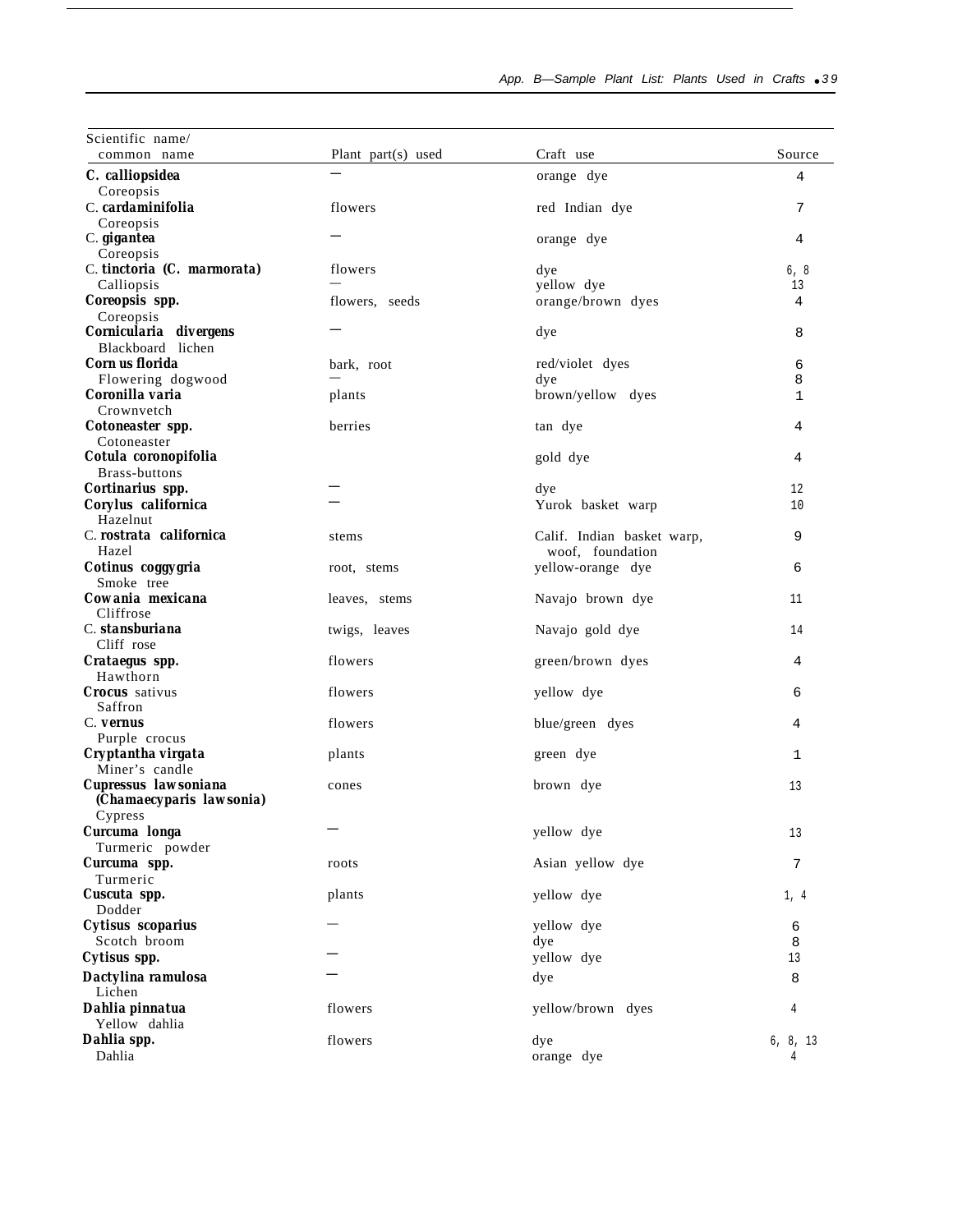| Scientific name/                            | Plant part(s) used $-$ | Craft use                       | Source       |
|---------------------------------------------|------------------------|---------------------------------|--------------|
| common name                                 |                        |                                 |              |
| Dalea emoryi                                | stems                  | Calif. Indian basket            | 9            |
| (Parosela emery?)<br>Daucus carota          |                        | yellow dye<br>dye               |              |
| Oueen Anne's lace                           |                        |                                 | 6, 8         |
| Delphinium ajacis                           |                        | blue dye                        | 6            |
| Larkspur                                    |                        |                                 |              |
| D, consolida                                |                        | dye                             | a            |
| D. scaposum                                 | petals, stems, leaves  | Navajo gray/yellow dyes         | 11,14        |
| Wild purple larkspur                        |                        |                                 |              |
| Delphinium spp.                             | flowers                | Indian blue dye                 | 7            |
| Descurainia sophides                        |                        | dye                             | 8            |
| Tansy mustard<br>Dicranum elongatum         |                        |                                 | 8            |
| Lamp moss                                   |                        | dye                             |              |
| Digitalis purpurea                          | flowers                | green dye                       | 4            |
| Purple foxglove                             |                        |                                 |              |
| Dipsacus sylvestris                         | plants                 | green/yellow dyes               | 1            |
| Teasel                                      |                        |                                 |              |
| Dondia suffrutescens                        | stems                  | Calif. Indian basket dye        | 9            |
| (Sueda suffrutescens?)<br>Sea-blight        |                        |                                 |              |
| Draba glabella                              | flowers                | dye                             | 8            |
| Mustard                                     |                        |                                 |              |
| Dryas integrifolia                          | flowers                | dye                             | 8            |
| Mountain aven                               |                        |                                 |              |
|                                             |                        |                                 |              |
| Echinocactus polycephalus                   | spines                 | Panamint basketry needles       | 5            |
| Devil's pincushion                          |                        | Calif. Indian basket awls       | 9            |
| Echinochloa crusgalli                       | plants                 | brown/green dye                 | $\mathbf{1}$ |
| Watergrass                                  |                        |                                 |              |
| Empetrum nigrum<br>Crowberry                | berries                | dye                             | 8            |
| Enteromorpha spp.                           |                        | dye                             | 8            |
| Sea grass                                   |                        |                                 |              |
| Ephedra viridis                             | twigs, leaves          | Navajo tan dye                  | 14           |
| Mormon tea                                  |                        | gray/brown dyes                 | 1            |
| Epicampes rigens                            | stems                  | Calif. Indian basket foundation | 9            |
| California grass<br>Epilobium angustifolium |                        |                                 |              |
| Fireweed                                    | plants                 | yellow/green/brown dyes         | 1            |
| E. /atifolium                               |                        | dye                             | 8            |
| Broad-leaved willow                         |                        |                                 |              |
| Epiphyllum spp.                             |                        | red dye                         | 4            |
| Red-flowered orchid cactus                  |                        |                                 |              |
| Equisetum arvense                           | stems                  | yellow dye                      | 1            |
| Scouring rush                               |                        |                                 |              |
| Equisetum spp.<br>Horsetail                 | shoots                 | dye                             | 6, 8         |
| Erica spp.                                  | shoots                 | green dye<br>yellow dye         | 13<br>13     |
| Heather                                     |                        | dye                             | 8            |
| Erigeron speciosus                          | plants                 | green/yellow dyes               | $\mathbf{1}$ |
| Showy daisy                                 |                        |                                 |              |
| Eriogonum umbellaturn                       | stems, flowers         | gold dye                        |              |
| Sulfur flower                               |                        |                                 |              |
| Eriophyllum staechadifolium                 | flowers                | gold/brown dyes                 | 4            |
| Seaside woolyaster                          |                        |                                 |              |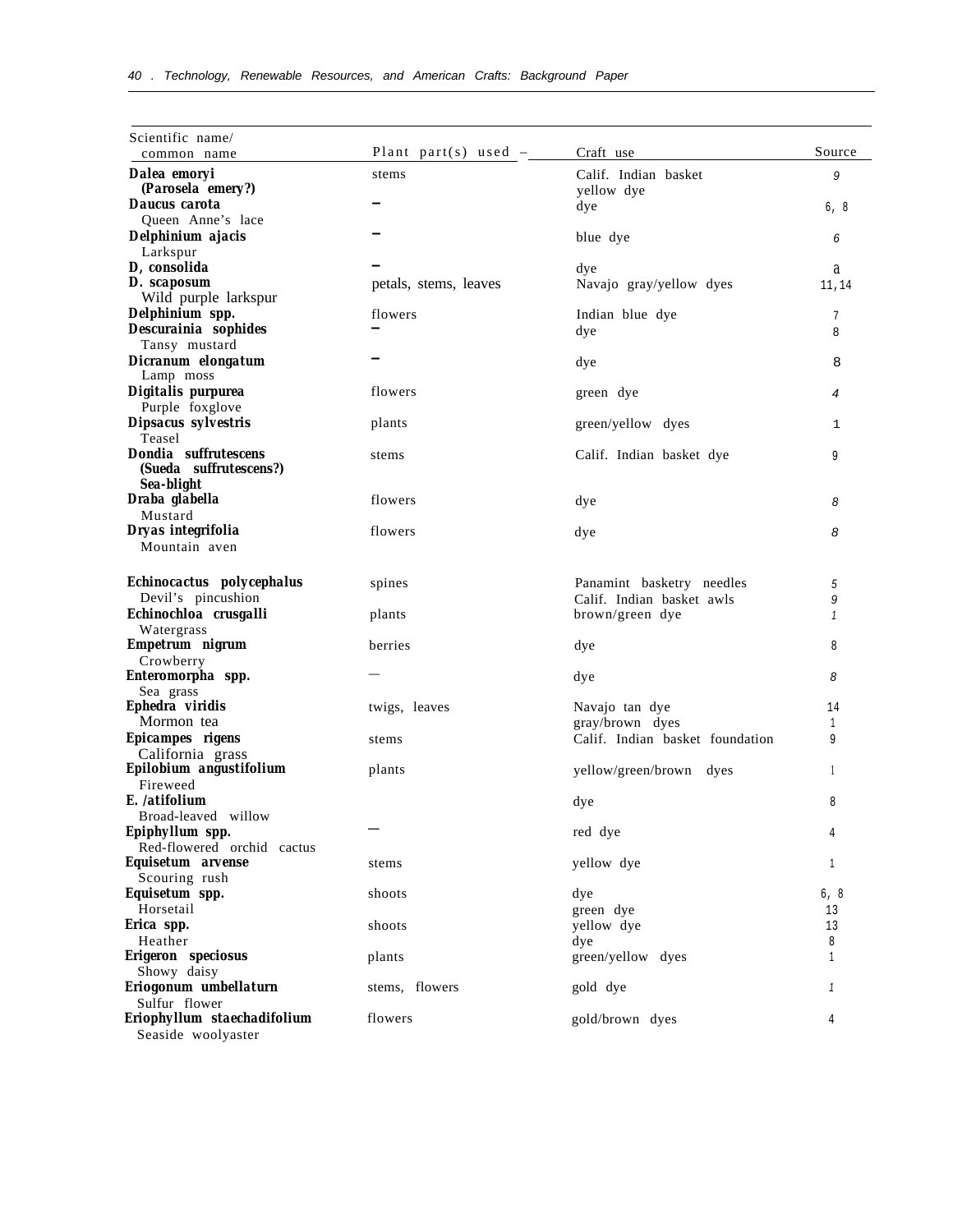| Scientific name/                                |                      |                          |         |
|-------------------------------------------------|----------------------|--------------------------|---------|
| common name                                     | Plant part(s) used   | Craft use                | Source  |
| Erodium spp.<br>Filaree                         | plants               | green dye                | 4       |
| Eschscholtzia spp.<br>California poppy          |                      | dye                      | 6       |
| Eucalyptus coccifera                            | leaves               | gold/green dyes          | 4       |
| Tasmanian snow-gum<br>E. globulus               | bark, leaves, shoots | green/brown dyes         | 4       |
| Blue-gum<br>E. leucoxylon                       | leaves, pods         | orange dye               | 4       |
| White-iron bark eucalyptus<br>E. polyanthemos   |                      | red dye                  | 4       |
| Silver dollar                                   |                      |                          |         |
| Eucalyptus spp.                                 |                      | gold dye                 | 6       |
| Euphorbia esula                                 |                      | yellow/brown dyes        | 1       |
| Leafy spurge                                    |                      |                          |         |
| E. marginata                                    | plants               | yellow/brown dyes        | 1       |
| Snow-on-the-mountain                            |                      |                          |         |
| E. pulcherrima<br>Poinsettia                    | leaves               | brown dye                | 4       |
| Evernia prunastri                               |                      |                          |         |
| Staghorn lichen                                 |                      | brown/purple dyes        | 13      |
|                                                 |                      | dye                      | 8       |
| E. vulpina<br>Wolf moss                         | plants               | Calif. Indian basket dye | 9       |
| Fagus sylvatica                                 |                      | dye                      | 8       |
| Beech<br><b>Festuca</b> baffinensis             |                      | purple dye               | 8       |
| Grass<br>Filipendula ulmaria<br>Meadowsweet     | shoots               | black dye                | 13      |
| Foeniculum vulgare<br>Fennel                    | roots                | yellow/brown dyes        | 4       |
| Forestiera neomexicana<br>Ironwood              | berries              | Navajo gray dye          | 14      |
| Fraxinus americana<br>Ash                       |                      | dye                      | 8       |
| Fucus Spp.<br>Rockweed                          |                      | dye                      | 8       |
| Gaillardia aristata<br>Gaillardia               | plants               | yellow dye               | 1       |
| <b>Galium</b> boreale                           | plant, root          | yellow/green/brown dyes  | 1       |
| Lady's bedstraw                                 |                      | red/yellow dyes          | 13      |
| Galium spp.<br>Bedstraw                         |                      | dye                      | 8       |
| Garrya elliptica<br>Silk-tassel shrub           | fruits               | gray dye                 | 4       |
| Gaultheria shallon<br>Salal                     | berries              | blue/green dyes          | 4       |
| Gaylussacia <b>baccata</b><br>Black huckleberry | berries              | purple dye               | 13      |
| Genista tinctoria<br>Dyer's broom               | plants               | yellow dye               | 6<br>13 |
| Geranium robertianum                            | plants               | yellow/brown dyes        | 4       |
| Wild geranium                                   |                      |                          |         |
| G. tiscosissimum                                | plants               | yellow/brown dyes        | 1       |
| Sticky geranium                                 |                      |                          |         |
| Gnaphalium spp.<br>Cudweed                      |                      | yellow/green dyes        | 4       |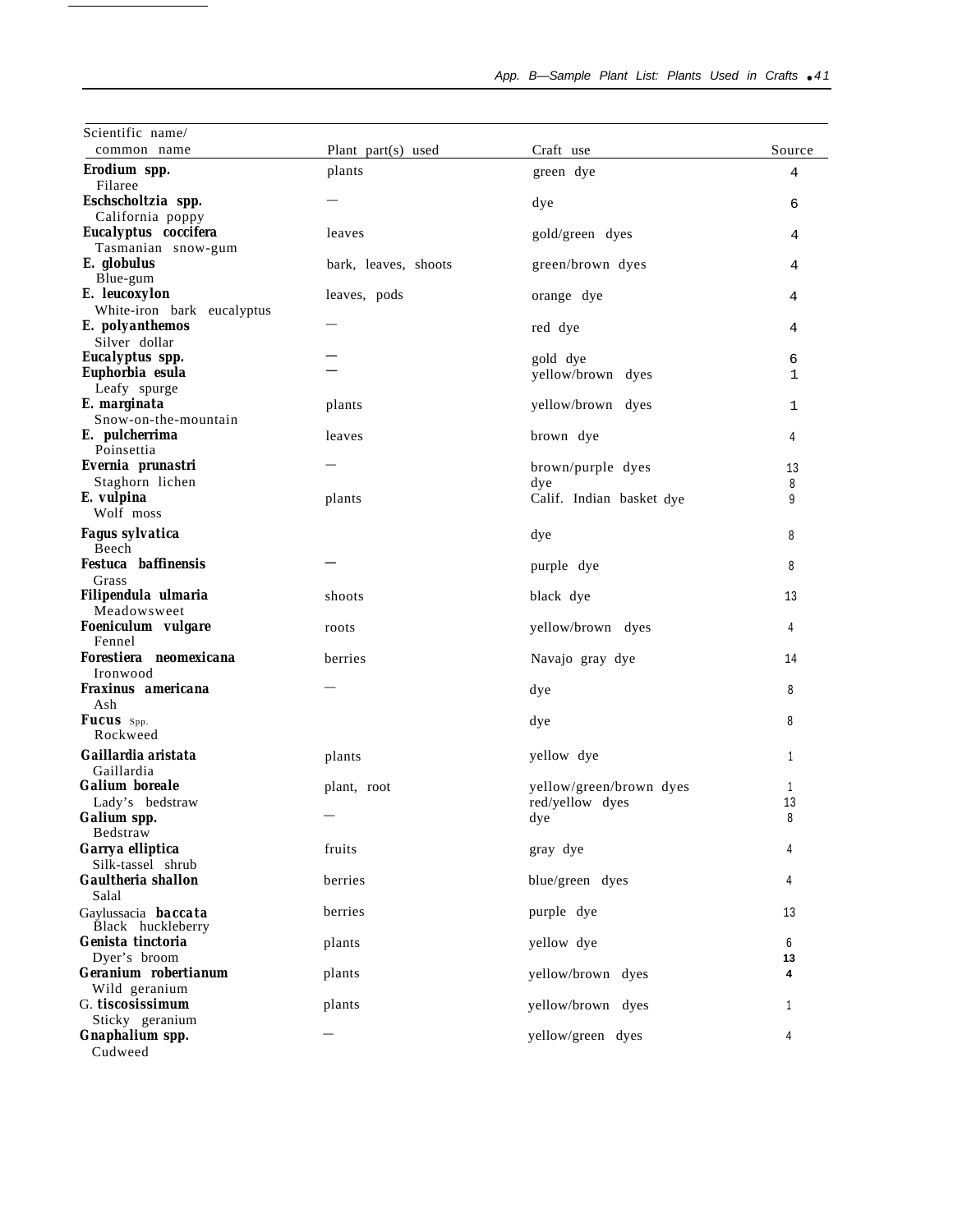| Scientific name/                   |                        |                             | Source   |
|------------------------------------|------------------------|-----------------------------|----------|
| common name                        | Plant part(s) used     | Craft use                   |          |
| <b>Gomphidius glutinous</b>        |                        | dye                         | 12       |
| <b>Gomphus fluccosus</b>           |                        | dye                         | 12       |
| Gossypium hopi                     |                        | weaving                     | 2        |
| Hopi cotton                        |                        |                             |          |
| Gossypium spp.<br>Cotton           | flowers                | yellow dye                  | 13       |
| Grevillea robusta                  | leaves                 |                             | 4        |
| Silk oak                           |                        | yellow/green dyes           |          |
| Grindelia sgarrosa                 | plants                 | yellow/green dyes           | 1        |
| Gumweed                            |                        |                             |          |
| Grindelia spp.                     | flowers, pods          | yellow dye                  | 4        |
| Gum plant                          |                        |                             |          |
| Gutierrezia sarothrae              | plants                 | yellow/brown dyes           | 1        |
| Matchbrush                         |                        |                             |          |
| Gymnogramma triangularis           | stems                  | Calif. Indian basket design | 9        |
| (Ceropteris triangularis?)         |                        |                             |          |
| Goldenback fern                    |                        |                             |          |
| Gymnopilus junonium                |                        | dye                         | 12       |
| (Pholiota spectabilis ?)           |                        |                             |          |
| Haematomma lapponicum              |                        | dye                         | 8        |
| Popcorn lichen                     |                        |                             |          |
| Haematoxylon campechianum          | wood                   | red/blue/purple/brown dyes  | 4, 6, 13 |
| Logwood                            |                        |                             |          |
| Haplopappus spinulosus             | plants                 | brown/yellow dyes           | 1        |
| Spiny goldenweed<br>Hedera helix   |                        |                             |          |
| Ivy                                | berries                | green/gray dyes             | 13       |
| Helenium hoopesii                  | plants, flowers        | Navajo yellow dye           | 11, 14   |
| Owl's claw                         |                        |                             |          |
| Helenium spp.                      |                        | dye                         | 6        |
| <b>Helianthus annuus</b>           | seed oil               | yellow dye                  | 6        |
| Sunflower                          | flowers                | green/brown/yellow dyes     | 1        |
| H. uniflora                        | flowers                | yellow/brown dyes           | 1        |
| Aspen sunflower                    |                        |                             |          |
| Helianthus spp.                    | seeds                  | Hopi dye                    | 2        |
| Sunflower                          |                        |                             |          |
| Helichrysum petiolatum             | leaves, flowers        | yellow/brown/green dyes     | 4        |
| Cudweed everlasting                |                        |                             |          |
| Hemerocallis spp.                  | flowers                | yellow dye                  | 6, 13    |
| Day lily<br>Hemizonia luzulaefolia | plant                  | yellow/green dyes           | 4        |
| Tarweed                            |                        |                             |          |
| <b>Heracleum</b> lanatum           |                        | green/yellow/brown dyes     | 1        |
| Cow parsnip                        |                        |                             |          |
| Heteromeles arbutifolia            | leaves, stems, berries | brown/green/black dyes      | 4        |
| Christmas berry                    |                        |                             |          |
| Heuchera americana                 | root                   | alum mordant                | 4        |
| Alum plant                         |                        |                             |          |
| H. bracteata                       | stems                  | Navajo dye                  | 11       |
| Navajo tea                         |                        |                             |          |
| H. cylindrical                     | root                   | alum mordant                | 4        |
| Alum plant                         |                        |                             |          |
| H. micrantha                       | root                   | Porno mordant and dye       | 4        |
| Alum plant                         |                        |                             |          |
| Hibiscus rosa-sinensis<br>Hibiscus |                        | dye                         | 8        |
|                                    |                        |                             |          |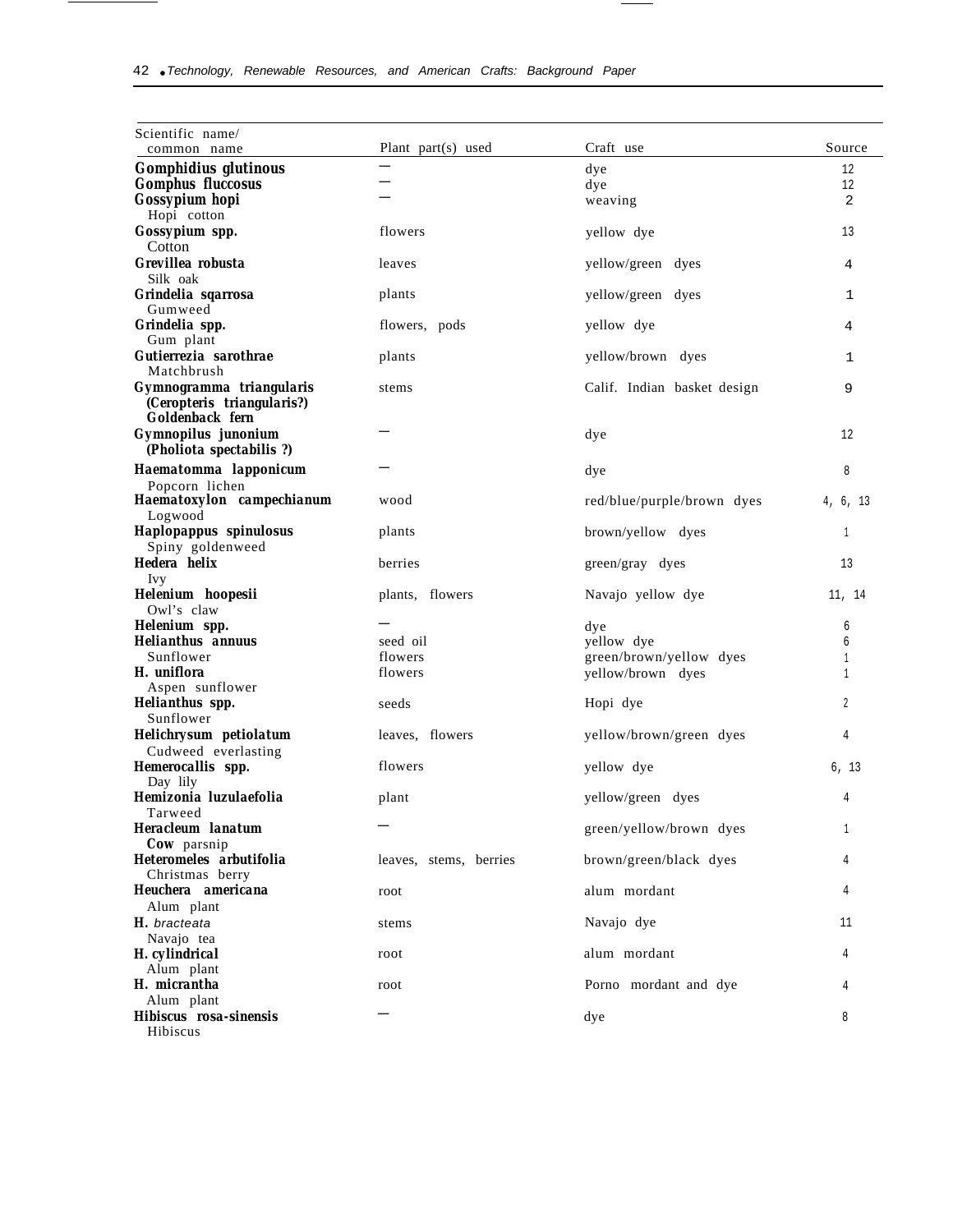| Scientific name/             |                      |                   |        |
|------------------------------|----------------------|-------------------|--------|
| common name                  | Plant part(s) used   | Craft use         | Source |
| H. syriacus                  | flowers              | blue dye          | 4      |
| Rose-of-Sharon               |                      |                   |        |
| Hibiscus spp.                | flowers              | blue/green dyes   | 4      |
| Rose mallow, red hibiscus    |                      |                   |        |
| Hierochloe odorata           |                      | baskets           | 10     |
| Sweetgrass                   |                      |                   |        |
| <b>Hyacinths orientalism</b> | flowers              | blue $d$ )~e      | 4      |
| Blue hyacinth                |                      |                   |        |
| Hyacinths spp.               | flowers              | blue dye          | 4      |
| Hyacinth                     |                      |                   |        |
| Hydrastis canadensis         | roots                | yellow Indian dye | 7      |
| Goldenseal                   |                      |                   |        |
| <b>Hygrophorus</b> coccineum |                      | dye               | 12     |
| H. conicus                   |                      | dye               | 12     |
| Parrot mushroom              |                      |                   |        |
| H. hypotheius                |                      | dye               | 12     |
| H. miniatus                  |                      | dye               | 12     |
| H. puniceus                  |                      | dye               | 12     |
| Hymenoxys metcalfei          | leaves/stems/flowers | Navajo yellow dye | 14     |
| Rubberplant                  |                      |                   |        |
| Hypericum calycinum          | flowers              | orange dye        | 4      |
| Saint-John' s-wort           |                      |                   |        |
| H. perforatum                |                      | dye               | 6, 8   |
| Klamath weed                 |                      | gold dye          | 4      |
| Hypericum spp.               | shoots               | yellow dye        | 13     |
| Saint-John' s-wort           |                      |                   |        |
| Hypogymnia psychodes         |                      | brown dye         | 13     |
| (Parmelia psychodes)         |                      | dye               | 8      |
| Shield lichen                |                      |                   |        |
|                              |                      |                   |        |
| <b>Ilex</b> spp.             |                      | dye               | 8      |

7

6, 13

1

| Goldenseal                   |                       |                          |
|------------------------------|-----------------------|--------------------------|
| <b>Hygrophorus</b> coccineum |                       | dye                      |
| H. conicus                   |                       | dye                      |
| Parrot mushroom              |                       |                          |
| H. hypotheius                |                       | dye                      |
| H. miniatus                  |                       | dye                      |
| H. puniceus                  |                       | dye                      |
| Hymenoxys metcalfei          | leaves/stems/flowers  | Navajo yellow dye        |
| Rubberplant                  |                       |                          |
| Hypericum calycinum          | flowers               | orange dye               |
| Saint-John' s-wort           |                       |                          |
| H. perforatum                |                       | dye                      |
| Klamath weed                 |                       | gold dye                 |
| Hypericum spp.               | shoots                | yellow dye               |
| Saint-John's-wort            |                       |                          |
| Hypogymnia psychodes         |                       | brown dye                |
| (Parmelia psychodes)         |                       | dye                      |
| Shield lichen                |                       |                          |
| <b>Ilex</b> spp.             |                       | dye                      |
| Holly                        |                       |                          |
| Indigofera Zeptosepala       | plants                | blue Indian dye          |
| Indigo                       |                       |                          |
| 1. tinctoria                 | leaves                | dye                      |
| Indigo                       |                       |                          |
| Inodes palmetto              | leaves                | La. Indian baskets       |
| Palmetto                     |                       |                          |
| Iris germanica               | flowers               | blue dye                 |
| Purple iris                  |                       |                          |
| I. pseudacorus               |                       | black dye                |
| Yellow flag iris             |                       |                          |
| Iris spp.                    | flowers               | blue/purple dyes         |
| Iris                         | leaves                | Indian basket foundation |
| Isatis tinctoria             | leaves                | blue dye                 |
| Woad                         |                       |                          |
| Zva xanthifolia              | stems, leaves         | brown/yellow dyes        |
| Marshelder                   |                       |                          |
| Juglans cinerea              |                       | brown dye                |
| <b>Butternut</b>             |                       |                          |
| J. major                     | hulls, leaves         | Navajo brown dye         |
| Wild walnut                  |                       |                          |
| J. nigra                     | twigs, shells, leaves | Navajo brown dye         |
| Black walnut                 |                       |                          |
| J, regia                     | leaves, flowers       | brown dye                |
| English walnut               |                       |                          |
| Jug@;u;pp.                   | shells, twigs         | Navajo brown dye         |
|                              |                       |                          |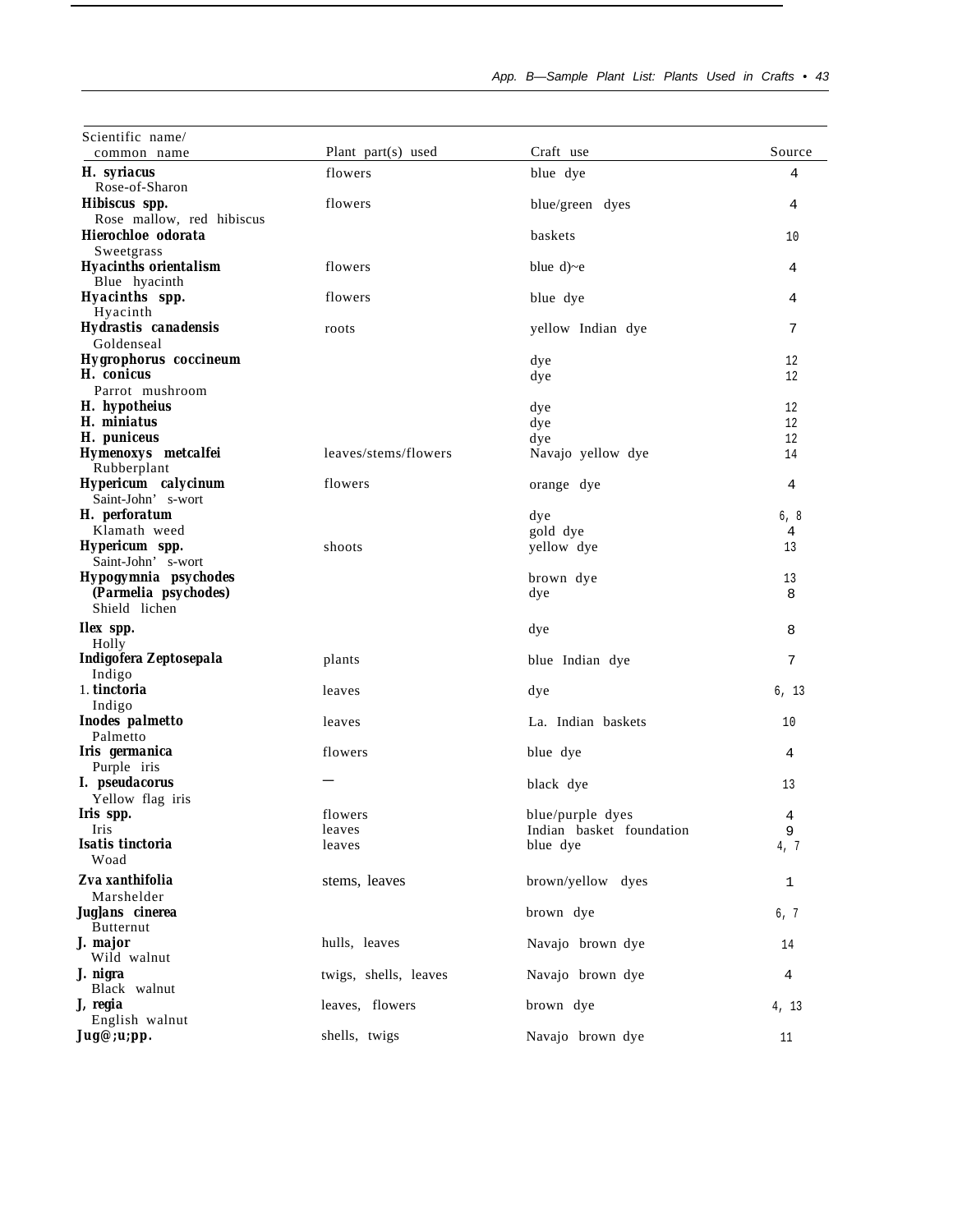| Scientific name/<br>common name            | plant part(s) used     | Craft use                                | Source       |
|--------------------------------------------|------------------------|------------------------------------------|--------------|
| Juncus acutus                              | leaves                 | Calif. Indian basket warp                | 9            |
| Rush                                       |                        | woof, wrap, design                       |              |
| J. bahicus                                 | stems, leaves          | yellow/green dyes                        | 1            |
| Wiregrass                                  |                        | Calif. Indian baskets                    | 9            |
| J. effusus<br>Rush                         | leaves                 | Calif. Indian basket warp,<br>woof       | 9            |
| J. Iesenerii (J. acutus?)                  | leaves                 | Calif, Indian basket woof                | 9            |
| Reed grass<br>J. mertensianus (J. acutus?) | leaves                 | Calif. Indian basket warp,               | 9            |
| Rush<br>J. robustus (J. acutus?]           | roots, leaves          | woof, wrap, foundation<br>Calif. baskets | 5            |
| Tule grass                                 |                        | Calif. Indian basket design              | 9            |
| J. textilis                                | leaves                 | Calif. Indian basket wrap                | 9            |
| Basket rush                                |                        |                                          |              |
| <b>Juncus</b> Spp.                         | leaves                 | Calif. Indian basket wrap,<br>pattern    | 9            |
| Juniperus monosperma                       | needle ashes           | Navajo mordant, dye,                     | 14           |
| One-sided juniper                          | berries                | tan dye                                  | 14           |
| J. occidentals                             | root, bark             | Calif. Indian basket<br>warp, woof       | 9            |
| Juniper                                    | stems, leaves          | Navajo brown dye                         | 11           |
| J. virginiana                              |                        | purple dye                               | 8            |
| Cedar                                      |                        |                                          |              |
| Kalmia latifolia                           | leaves                 | dye                                      | 6            |
| Mountain laurel                            |                        | yellow/gray dyes                         | 13           |
| Kalmia spp.                                |                        | dye                                      | 8            |
| Kochia scoparia<br>Kochia                  |                        | brown dye                                | $\mathbf{1}$ |
| Laccaria amethystima                       |                        | dye                                      | 12           |
| Lactarius delicious                        |                        | dye                                      | 12           |
| Lactuca pulchella                          |                        | brown/green/yellow dyes                  | $\mathbf{1}$ |
| Blue-flowered lettuce                      |                        |                                          |              |
| L. scariola                                |                        | yellow/green dyes                        | 1            |
| Prickly lettuce                            |                        |                                          |              |
| Laminaria spp.                             |                        | dye                                      | 8            |
| Kelp<br>Larix spp.                         |                        |                                          |              |
| Larch needles                              |                        | brown dyes<br>dye                        | 13<br>8      |
| Lathyrus spp.                              | flowers, stems         | yellow/brown dyes                        | $\mathbf{1}$ |
| Sweet pea                                  |                        |                                          |              |
| Ledum decumens                             |                        | dye                                      | 8            |
| Labrador tea                               |                        |                                          |              |
| L. greonlandicum                           |                        | dye                                      | 8            |
| Labrador tea                               |                        |                                          |              |
| Lepidium virginicum                        | plants                 | yellow/brown/green dyes                  | 1            |
| Pepperweed                                 |                        |                                          |              |
| Lepista nuda                               |                        | dye                                      | 12           |
| Leptospermum scoparium                     | flowers, leaves, stems | green/black dyes                         | 4            |
| New Zealand tea tree<br>Letharia vulpina   | stems                  | yellow dye                               | 4            |
| Staghorn moss                              |                        |                                          |              |
| Liatris spp.                               | stems                  | yellow/green/brown dyes                  | 1            |
| Blazingstar                                |                        |                                          |              |
| Ligustrum vulgare<br>Privet                | twigs, leaves, fruits  | dye                                      | 6, 8, 13     |
| Ligustrum spp.<br>Privet                   | berries, leaves        | green/yellow dyes                        | 4            |
|                                            |                        |                                          |              |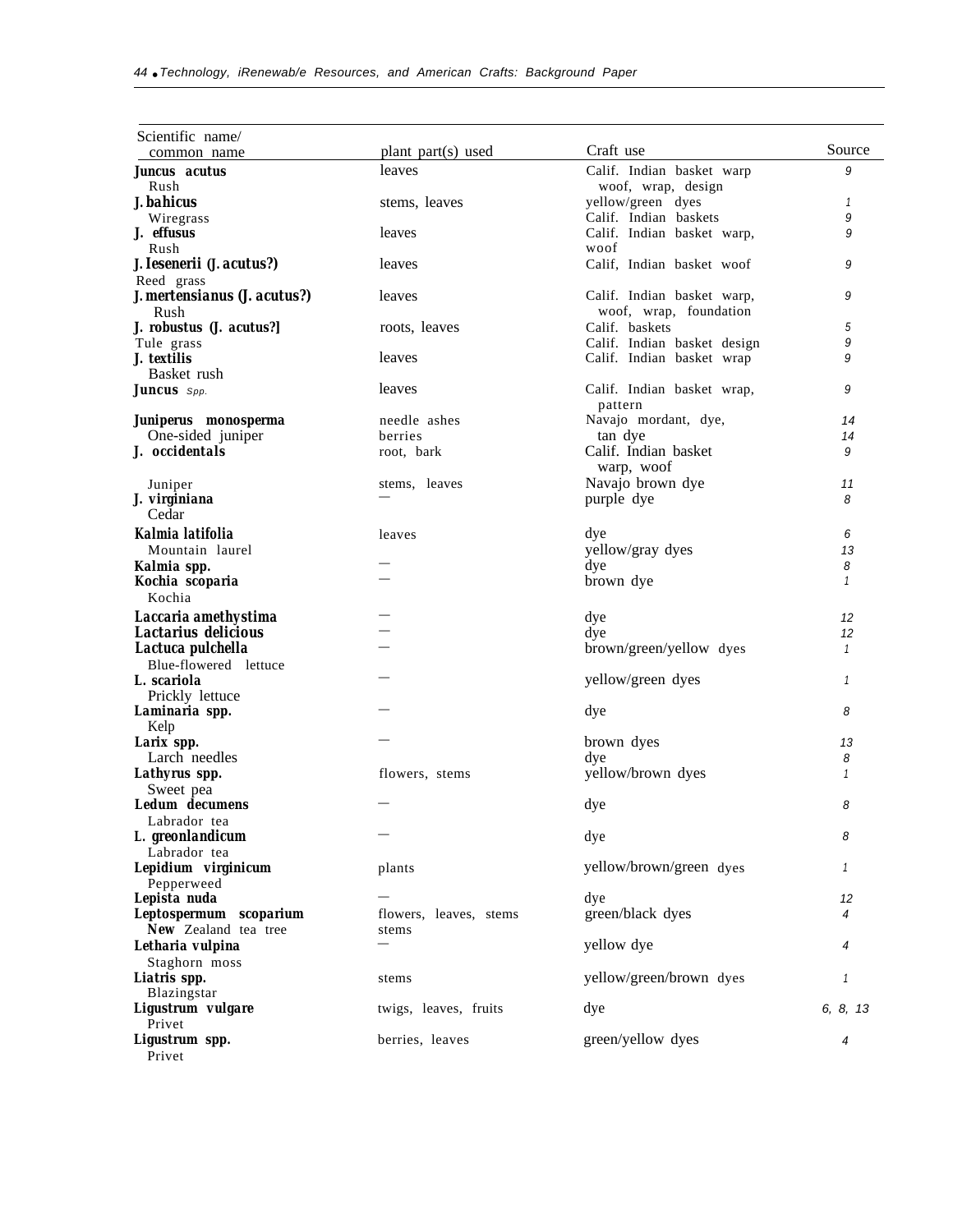| Scientific name/<br>common name      | Plant part(s) used   | Craft use                  | Source       |
|--------------------------------------|----------------------|----------------------------|--------------|
| Linaria vulgaris                     | plants               | yellow/green/brown dyes    | 1            |
| Butter-and-eggs                      |                      |                            |              |
| Lobaria pulmonaria                   |                      | brown dye                  | 13           |
| (Stroba pulmonaria)                  |                      | dye                        | 8            |
| Lungwort lichen                      |                      |                            |              |
| Lobelia erinus                       | flowers, stems       | green dye                  | 4            |
| Blue lobelia                         |                      |                            |              |
| Lonicera interrupta                  | stems                | Calif. Indian basket       | 9            |
| Honeysuckle                          |                      | foundations                |              |
| L. involucrata                       | berries              | gray dye                   | 4            |
| Twinberry                            |                      |                            |              |
| Lupinus arboreus                     | flowers              | yellow dye                 | 4            |
| Yellow bush lupine                   |                      |                            |              |
| L. kingii                            | plants               | Navajo yellow dye          | 14           |
| Blue-flowered lupine                 |                      |                            |              |
| Lupinus spp.                         | flowers              | green dye                  | 4            |
| Lupine                               |                      | yellow/brown/green dyes    | 1            |
|                                      |                      | dye                        | 8            |
| Lycoperdon spp.                      |                      | dye                        | 12           |
| Puffball                             |                      |                            |              |
| L. caelatum                          |                      | dye                        | 12           |
| Lycopodium spp.                      |                      | alum mordant               | 4            |
| Lysimachia spp.                      | flowers              | yellow/brown dyes          | 1            |
| Yellow loosestrife                   |                      |                            |              |
| Maclura pomifera                     | wood                 | yellow/orange dyes         | 4            |
| Osage orange                         |                      |                            | 13           |
| Mahonia aquifolium                   | root, fruit          | yellow dye                 | 6            |
| Grape holly                          |                      | yellow/purple dyes         | 13           |
| Mahonia spp.                         | fruit, leaves, roots | blue/green dyes            | 4            |
| Grape holly                          | fruit                | brown/green dyes           | $\mathbf{1}$ |
| Malus spp.                           | bark                 | yellow dye                 | 13           |
| Apple                                | bark                 | dye                        | 8            |
| Malva neglecta                       | flowers, leaves      | yellow/green/brown dyes    | 1            |
| Mallow                               |                      |                            |              |
| Malva spp.                           | flowers, plants      | blue/green dyes            | 4            |
| Tree mallow                          |                      |                            |              |
| Marrubium vulgare                    | stems, leaves        | green/brown dyes           | 1            |
| Common horehound                     |                      |                            |              |
| Martynia frangrans                   |                      | Pima basket weft           | 10           |
|                                      |                      | Papago basket weft         | 10           |
| M. louisiana                         | pods                 | Calif. Indian basket black | 9            |
| (M. proboscidea?)                    |                      | pattern                    |              |
| Devil's horns                        |                      |                            |              |
| M. parviflora                        | pods                 | Papago basket weft;        | 3            |
| Devil's claw                         |                      | rare from collecting       |              |
| M. proboscidea                       | pods                 | Panamint baskets           | 5            |
| Unicorn plant                        |                      | Calif. Indian basket black | 9            |
|                                      |                      | pattern                    |              |
| Martynia spp.                        | pods                 | Calif. Indian basket black | 9            |
| Devil's horn                         |                      | pattern                    |              |
| Matthiola incana                     | flowers              | blue dye                   | 4            |
| Purple stock                         |                      |                            |              |
|                                      |                      |                            |              |
| Matricaria ambigua<br>Wild chamomile |                      | dye                        | 8            |
| Medicago sativa                      |                      | Navajo blue dye            | 11           |
| Alfalfa                              |                      |                            | $\mathbf 1$  |
|                                      |                      | green dye                  |              |

## App. B-Sample Plant List: Plants Used in Crafts • 45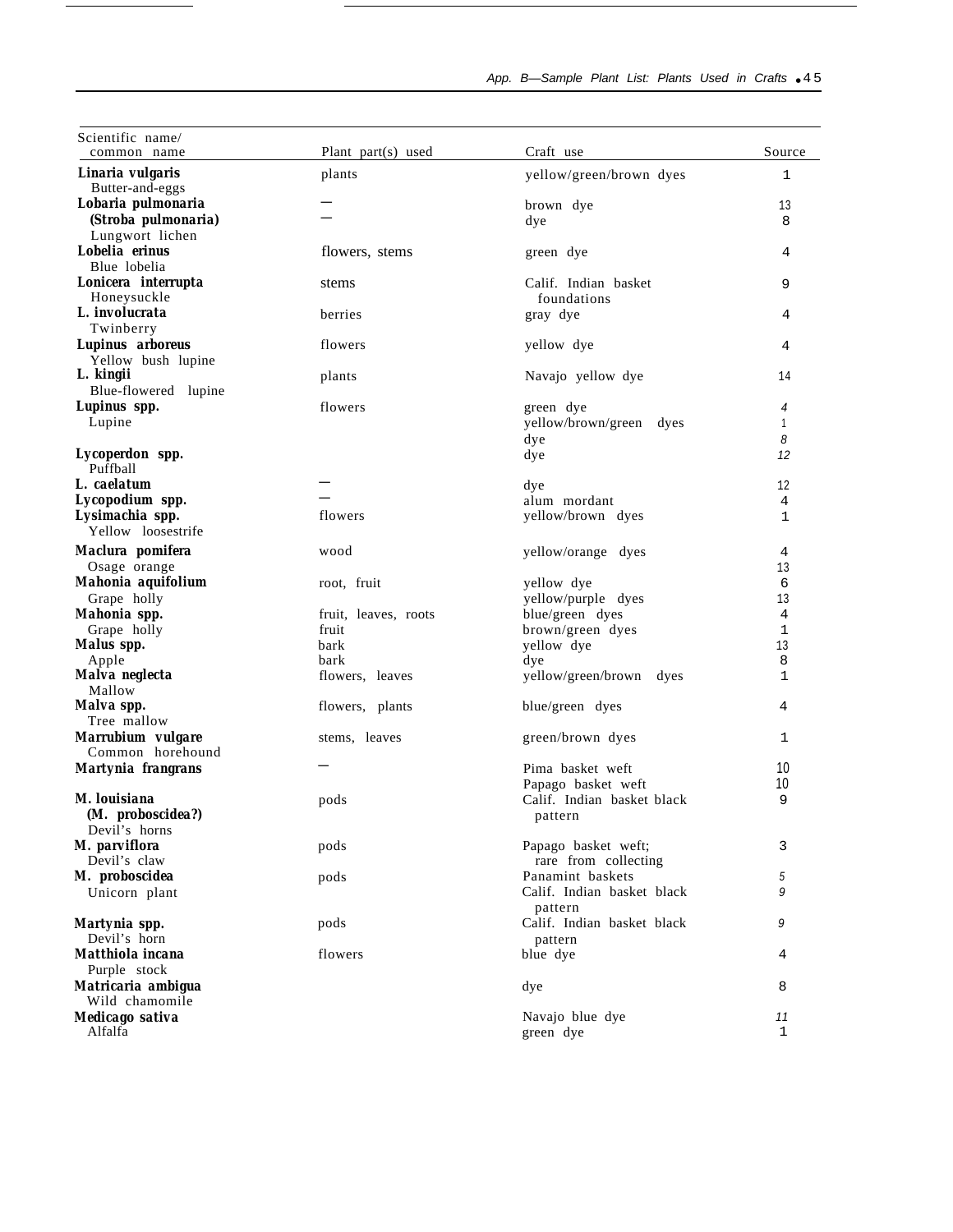÷

| Scientific name/<br>common name                             | Plant part(s) used | Craft use                 | Source  |
|-------------------------------------------------------------|--------------------|---------------------------|---------|
| Melandrium apetalum                                         |                    | dye                       | 8       |
| var. arcticum                                               |                    |                           |         |
| Bladder campion                                             |                    |                           |         |
| <b>Melilotus</b> oflicinalis                                | plants             | yellow/brown dyes         | 1       |
| Yellow sweetclover                                          |                    |                           |         |
| Menegussia pertusa<br>Lichen                                |                    | yellow/pink dyes          | 13      |
| Mentha piperita                                             | plants             | green/brown dyes          | 1       |
| Peppermint                                                  |                    |                           |         |
| Mentzelia decapetala                                        | plants             | brown dye                 | 1       |
| Eveningstar                                                 |                    |                           |         |
| Mercurialis perennis<br>Dog's mercury                       | plants             | yellow dye                | 13      |
| Mertensia ciliata                                           | stems              | yellow/brown dyes         | 1       |
| Bluebell                                                    |                    |                           |         |
| Monarda menthaefolia                                        | plants             | yellow/brown/gray dyes    | 1       |
| Horsemint                                                   |                    |                           |         |
| Morus mesozygia                                             | wood               | yellow/orange dyes        | 4       |
| Canary wood<br>M. nigra                                     | berries, leaves    | purple/green dyes         | 4       |
| Black mulberry                                              |                    |                           |         |
| M. tinctoria                                                |                    | commercial yellow         | 6       |
| or Chlorophora tinctoria                                    |                    | imported dye              |         |
| Fustic                                                      |                    | Brazil. Jamaica           |         |
| Myrica californica                                          | berries            | gray dye                  | 4       |
| Wax-myrtle<br>M. gale                                       | leaves             |                           |         |
| Bog myrtle                                                  |                    | yellow dye                | 13      |
| M. pensylvanica                                             | leaves, bark, stem | red dye                   | 6       |
| Bayberry                                                    |                    |                           |         |
| Naemato]oma fascicu]are                                     |                    | dye                       | 12      |
| (Hypholoma?)                                                |                    |                           |         |
| Sulphur tuft mushroom                                       |                    |                           |         |
| Narcissus pseudo-narcissus                                  | flowers            | yellow/gold dyes          | 4       |
| Daffodil                                                    |                    |                           |         |
| Neowashingtonia filamentosa<br>(Washingtonian filamentosa?) | leaves             | Calif. Indian basket wrap | 9       |
| Nephrona expallidum                                         |                    | dye                       | 8       |
| Lichen                                                      |                    |                           |         |
| Nerium oleander                                             | flowers            | green dye                 | 4       |
| Oleander                                                    |                    |                           |         |
| Nicotiana spp.                                              | flowers            | green dye                 | 4       |
| Maroon nicotiana<br>Nolina microcarpa                       |                    | Papago basket warp        | 3       |
| <b>Beargrass</b>                                            |                    |                           |         |
| Nymphaea alba                                               |                    | brown dye                 | 8       |
| Water lily                                                  |                    |                           |         |
| N. <i>polysepala</i>                                        | seed coat          | Calif. Indian basket      | 9       |
| Water lily                                                  |                    | black dye                 |         |
| Ochrolechia parella                                         |                    | red dye                   | 13      |
| (Lecanora parella)                                          |                    |                           |         |
| Crawfish lichen                                             |                    |                           |         |
| O. tartarea<br>(Lecanora tartarea)                          |                    | red dye<br>dye            | 13<br>8 |
| Cudbear lichen                                              |                    |                           |         |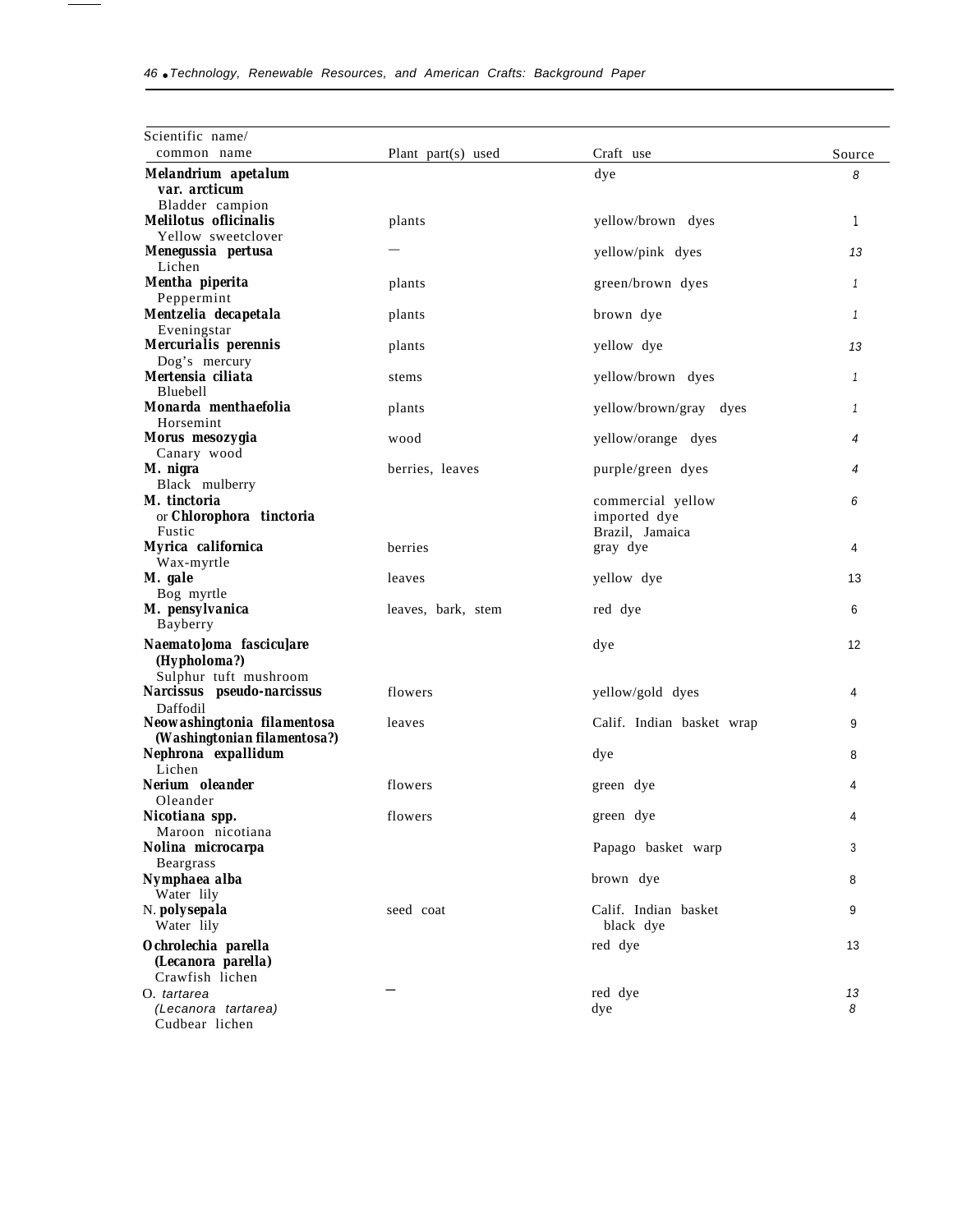| Scientific name/                       |                    |                             |             |
|----------------------------------------|--------------------|-----------------------------|-------------|
| common name                            | Plant part(s) used | Craft use                   | Source      |
| Ocotillo spp.                          |                    | Papago basket warp          | 3           |
| Oenothera strigosa<br>Evening primrose | plants             | yellow/brown dyes           | $\mathbf 1$ |
| Olea europaea                          | fruit, skins,      | red/purple/green/black/     | 4           |
| Olive                                  | leaves             | yellow dyes                 |             |
| Opuntia missouriensis                  | fruit              | Navajo red dye              | 11          |
| O. polycantha                          | fruit              | Navajo red dye              | 13. 14      |
| Prickly pear                           |                    |                             |             |
| O. rubusta                             |                    | red dye                     | 4           |
| Opuntia spp.                           | fruit              | Navajo red dye              | 7           |
| Opuntia                                | spines             | Calif. Indian basket awl    | 9           |
| Orthocarpus spp,<br>Owl's clover       | plants             | yellow dye                  | 4           |
| Oxalis corniculata<br>Wood sorrel      | flowers            | yellow/orange dyes          | 4           |
| Oxyria digyna<br>Mountain sorrel       |                    | dye                         | 8           |
| Oxytropis arctobia                     |                    | dye                         | 8           |
| 0. maydelliana<br>Locoweed             |                    | dye                         | 8           |
| Papaver nudicaule                      | petals, pods       | red/brown/yellow dyes       | 4           |
| Iceland poppy<br>P. radicatum          |                    | dye                         | 8           |
| Arctic poppy                           |                    |                             |             |
| Parmelia caperata<br>Lichen            |                    | yellow dye                  | 13          |
| P. centrifugal                         |                    | dye                         | 8           |
| Lichen                                 |                    | red-brown dye               | 6           |
| P. conspersa<br>Lichen                 |                    | brown dye                   | 8           |
| P. disjuncta<br>Black sunburst lichen  |                    | dye                         | 8           |
| P. fraudens<br>Lichen                  |                    | dye                         | 8           |
| P. fur furacer<br>Lichen               |                    | dye                         | 13          |
| P. infumata                            |                    | dye                         | 8           |
| Rock lichen                            |                    |                             |             |
| P. molluscula                          | plants             | Navajo orange/tan dyes      | 14          |
| Ground lichen                          |                    |                             |             |
| P. omphalodes                          |                    | brown dye                   | 6           |
| Lichen                                 |                    | red-brown dye; Harris tweed | 13          |
|                                        |                    | dye                         | 8           |
| P. perlata                             |                    | dye                         | 4, 13       |
| Lichen                                 |                    |                             |             |
| P. saxatilis                           |                    | dye                         | 8           |
| Lichen                                 |                    |                             |             |
| P. sulcata<br>Lichen                   |                    | dye                         | 4, 8        |
| P. saxatilis                           |                    | red-brown dye               | 6           |
| Lichens                                |                    | Harris tweed                | 13          |
| Parosela emoryi                        |                    | Calif. Indian basket dye    | 9           |
| Parosela                               |                    |                             |             |
| Pectis angustifolia                    |                    | Hopi dye                    | 2           |
| Fetid marigold                         |                    |                             |             |
| Pedicularis arctica<br>Wooly lousewort |                    | dye                         | 8           |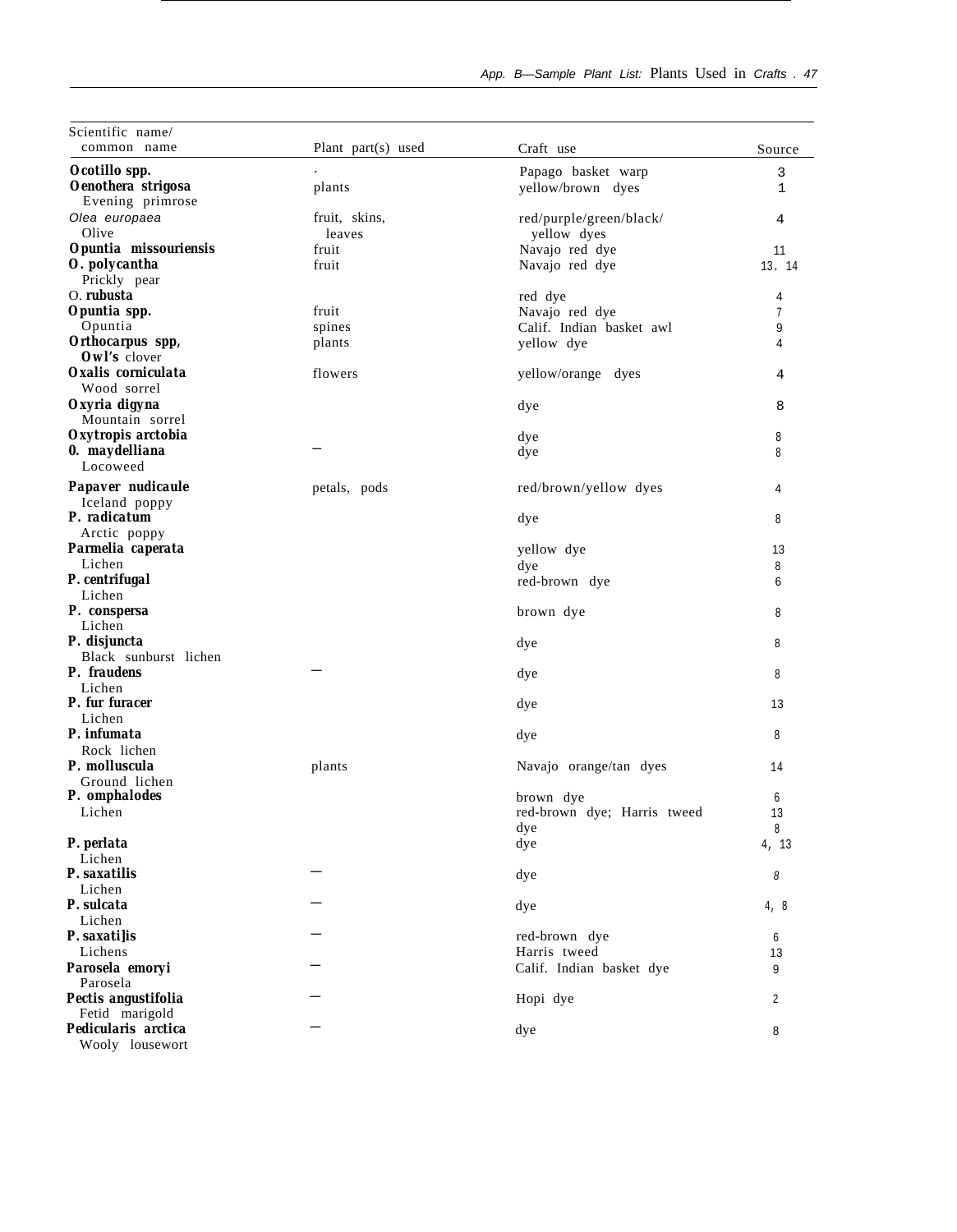| Scientific name/<br>common name             | Plant part(s) used | Craft use                                   | Source         |
|---------------------------------------------|--------------------|---------------------------------------------|----------------|
| P. capitata                                 |                    | dye                                         | 8              |
| Lousewort                                   |                    |                                             |                |
| P. lanata                                   |                    | dye                                         | 8              |
| Lousewort                                   |                    |                                             |                |
| Pelargonium hortorum                        | flowers, leaves    | brown/purple dyes                           | 4              |
| Red geranium                                |                    |                                             |                |
| Peltigera canina                            |                    | yellow dye                                  | 13             |
| Dog's tooth lichen                          |                    |                                             |                |
| P. leucoplebia<br>Lichen                    |                    | dye                                         | 8              |
| Penstemon spp.                              | flowers            | brown dye                                   | 4              |
| Penstemon                                   |                    |                                             |                |
| Pertusaria coriacea                         |                    | dye                                         | 8              |
| Lichen                                      |                    |                                             |                |
| P. dactylina                                |                    | dye                                         | 8              |
| Lichen                                      |                    |                                             |                |
| Petunia spp.                                | flowers            | green dye                                   | 4              |
| Petunia                                     |                    |                                             |                |
| Phaeolus schweinitzii                       |                    | dye                                         | 12             |
| Polyporus                                   |                    |                                             |                |
| Phaseolus vulgaris                          |                    |                                             |                |
| Blue kidney bean                            |                    | Hopi dye                                    | $\overline{c}$ |
| Red bean                                    |                    | brown dye                                   | 4              |
| Philadelphus gordonianus                    | stems              | Calif. Indian basket warp                   | 9              |
| Syringa                                     |                    |                                             |                |
| <b>Phoradendrom flavescens</b><br>Mistletoe |                    | green dye                                   | 8              |
| Phormium tenax                              | flowers, pods      | brown dye                                   | 4              |
| <b>New Zealand flax</b>                     |                    |                                             |                |
| Phragmites vulgaris                         | stems              | Calif. Indian basket warp/                  | 9              |
| Reed                                        |                    | woof/design                                 |                |
| Physica caesia (Physia caesia?j             |                    | dye                                         | 8              |
| Lichen                                      |                    |                                             |                |
| Phytolacca americana                        | berries            | red dye                                     | 13             |
| Pokeweed                                    |                    |                                             |                |
| Picea sitchensis                            | roots              | Calif. Indian basket woof                   | 9              |
| Lowland spruce                              |                    |                                             |                |
| <b>Pinus</b> cembroides                     | pitch              | black Indian dye                            | $\overline{7}$ |
| Pinyon pine                                 |                    |                                             |                |
| P. edulis                                   | pitch              | Hopi dye                                    | 2              |
| Pinyon pine<br>P. lambertinana              |                    | Navajo black/gray dyes<br>Yurok basket weft | 14             |
|                                             | root               | Calif. Indian basket woof                   | 10<br>9        |
| Sugar pine<br>P. monophylla                 | sap                | Calif. Indian baskets                       | 9              |
| One-leaf pine                               |                    |                                             |                |
| P. palustris                                | needles            | basketry                                    | 5              |
| Long-leaf pine                              |                    |                                             |                |
| P. ponderosa                                | root               | Yurok basket weft                           | 10             |
| Ponderosa pine                              |                    | brown dye                                   | $\mathcal I$   |
|                                             |                    | Calif. Indian basket woof,                  | 9              |
|                                             |                    | foundation, wrap                            |                |
| P. sabiniana                                | root               | Calif. Indian basket woof,                  | 9              |
| Digger pine                                 |                    | warp, wrap                                  |                |
| Pinus spp.                                  | needles, root      | green dye                                   | 4              |
| Pine                                        |                    | Calif. Indian basket woof                   | 9              |
| <b>Pisolithus tinctorius</b>                |                    | dye                                         | 12             |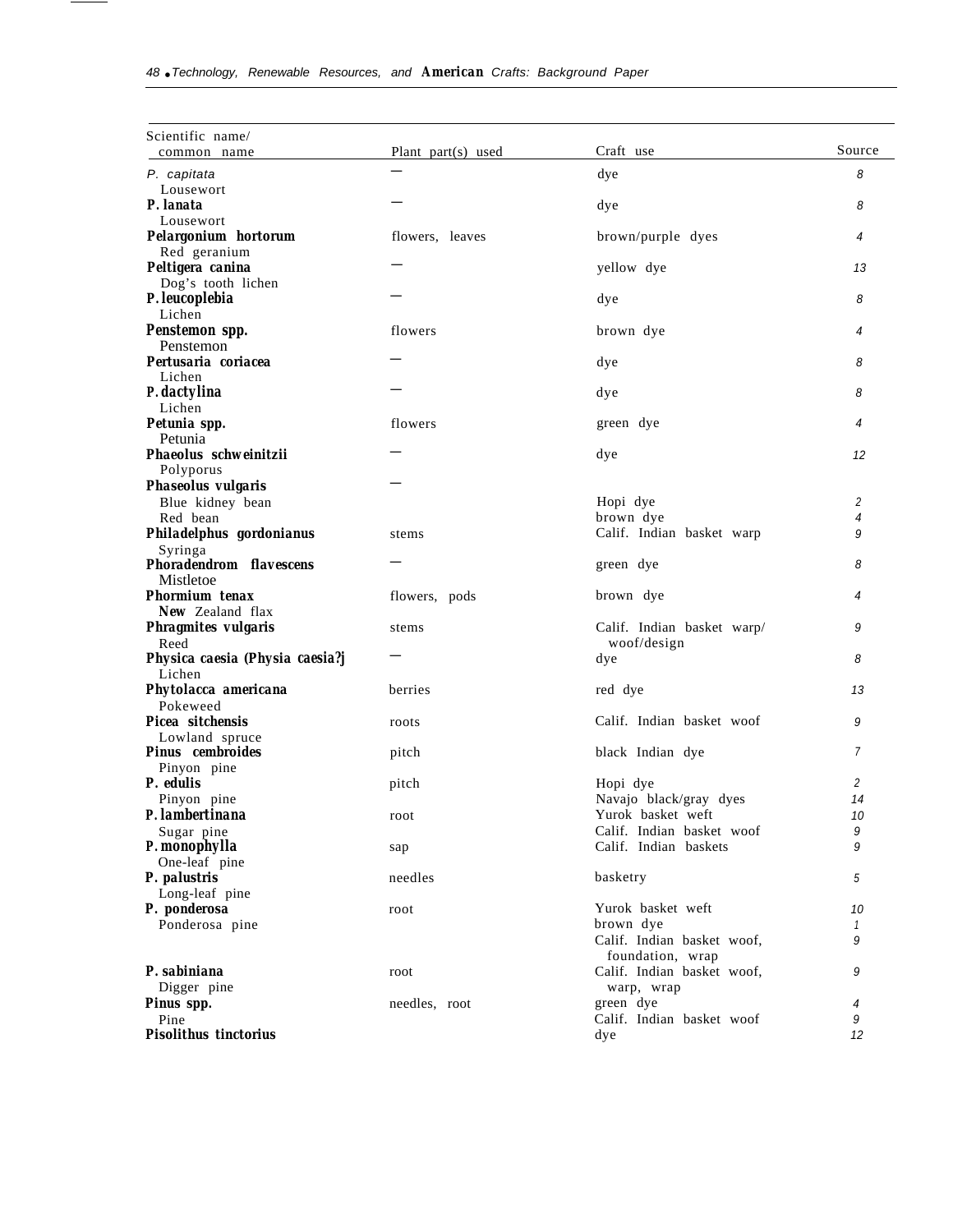| Scientific name/                               |                         |                                     |              |
|------------------------------------------------|-------------------------|-------------------------------------|--------------|
| common name                                    | Plant part(s) used      | Craft use                           | Source       |
| Pittosporum crassifolium                       | seeds                   | blue dye                            | 4            |
| Pittosporum<br>Plantago lanceolata<br>Plantain |                         | brown dye                           | 4            |
| Plantago spp.<br>Plantain                      | plants                  | green/yellow dyes                   | 1            |
| <b>Pluteus cervinus</b>                        |                         | dye                                 | 12           |
| Polygonum aviculare                            | plants                  | vellow dve                          | 4            |
| Knotweed                                       |                         | green/brG-wn/orange dyes            | 1            |
| P. hydropiper                                  | plants                  | dyc                                 | 6            |
| Smartweed                                      |                         | yellow dye                          | 13           |
| Polygonum spp.<br>Ladysthumb                   | plants                  | brown dye                           | $\mathbf{1}$ |
| Polyporus sulphureus                           |                         | dye                                 | 12           |
| Polypor mushroom                               |                         |                                     |              |
| Populus nigra                                  | leaves                  | green dye                           | 6, 13        |
| Lombardy poplar                                |                         |                                     |              |
| P. tremuloides                                 | leaves, twigs           | yellow/brown/green dyes             | 1            |
| Quaking aspen                                  |                         |                                     |              |
| P. trichocarpa<br>Black cottonwood             | roots                   | Calif, Indian basket woof           | 9            |
| <b>Populus Spp.</b>                            | branches                | Plains Indians                      | 10           |
| Cottonwood                                     | leaves, twigs           | yellow/brown dyes                   |              |
|                                                |                         | dye                                 | 8            |
| Portulaca oleracea                             | plants                  | brown/gray dyes                     | 1            |
| Purslane                                       |                         |                                     |              |
| Potentilla vahliana                            |                         | dye                                 | 8            |
| Cinquefoil<br>Potentilla spp.<br>Cinquefoil    | plants                  | yellow/green/black dyes             | 1            |
| Primula spp.<br>Primrose                       | petals                  | yellow dye                          | 4            |
| Prosopis juniflora                             | bark                    | Calif. Indian basket woof           | 9            |
| Mesquite<br>Prosopis spp.                      |                         | Papago pottery dye                  | 3            |
| Mesquite                                       | sap                     |                                     |              |
| Prunella vulgaris                              | flowers, stems          | green dye                           | 4            |
| Heal-all                                       |                         |                                     |              |
| Prunus americana                               | roots                   | Navajo purple dye                   | 14           |
| Wild plum<br>P, demissa                        |                         | Cascade Indian basket<br>decoration | 5            |
| P. melanocarpa                                 | bark, roots             | Navajo brown dye                    | 14           |
| Chokecherry                                    | twigs, leaves           | yellow/brown/orange dyes            | $\mathbf{1}$ |
| P. padus                                       | bark                    | pink dye                            | 13           |
| European bird cherry                           |                         |                                     |              |
| P. persica                                     |                         | yellow dye                          | 6            |
| Peach<br>P. salicina                           |                         | dye                                 | 8            |
| Japanese plum                                  |                         |                                     |              |
| P. serotina                                    | bark, leaves            | red/gray/green dyes                 | 6, 8         |
| Wild cherry                                    |                         |                                     |              |
| P. spinosa                                     | berries                 | pink dye                            | 13           |
| Blackthorn                                     |                         |                                     |              |
| Prunus spp.                                    |                         |                                     |              |
| Green plum<br>Red plum                         | leaves<br>fruit, leaves | green dye<br>purple/green dyes      | 4<br>4       |
|                                                |                         |                                     |              |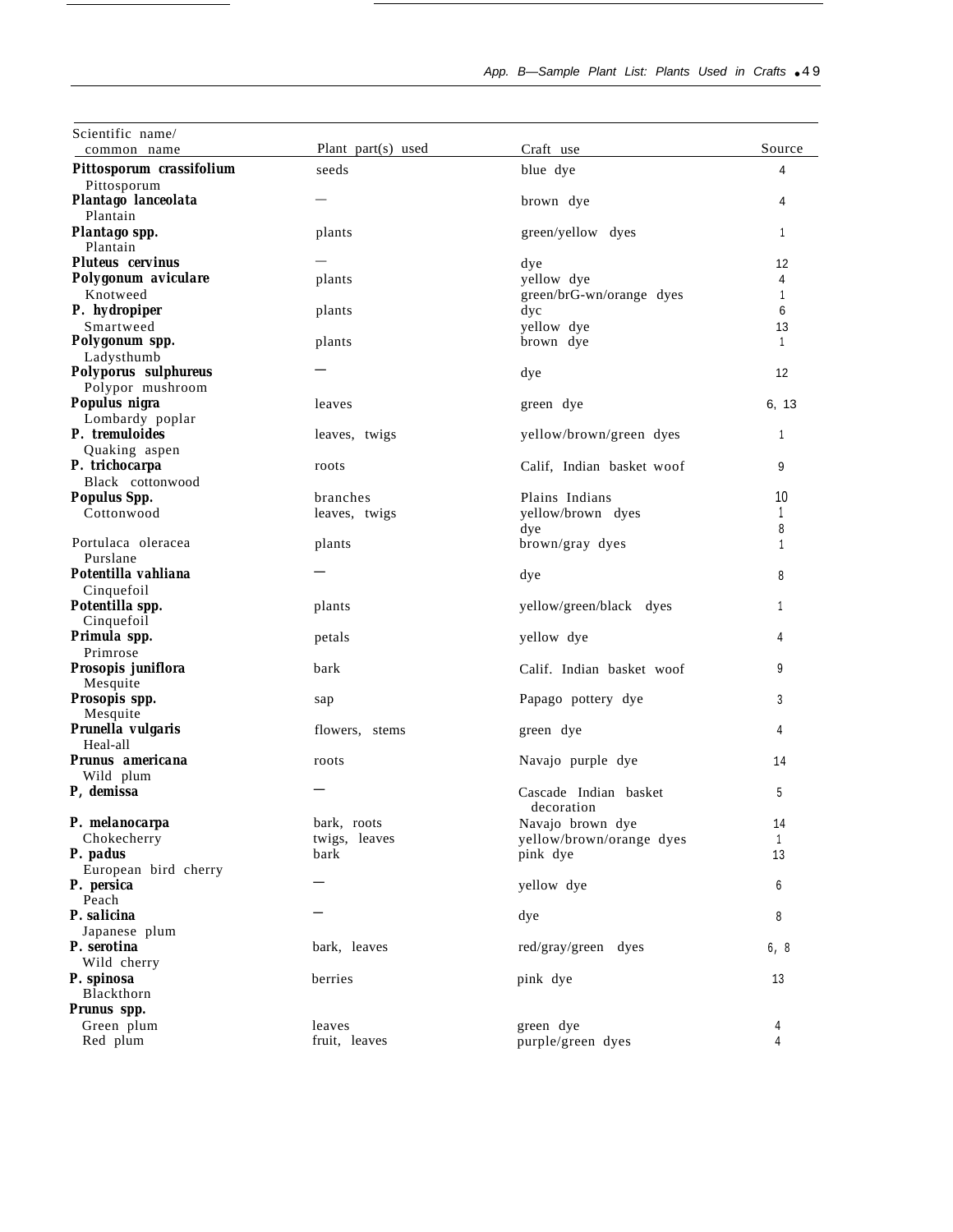| Scientific name/<br>common name         | plant part(s) used    | Craft use                       | Source         |
|-----------------------------------------|-----------------------|---------------------------------|----------------|
| Pseudocymopterus montanus               | plant                 | Navajo yellow dye               | 14             |
| Wild celery                             |                       |                                 |                |
| Pseudotsuga mucronata                   | root                  | Calif. Indian basket woof       | 9              |
| Red fir<br>P. taxifolia                 | roots                 | Calif. Indian basket woof       | 9              |
| Douglas spruce                          |                       |                                 |                |
| Psilostrophe tagetina                   | flowers               | yellow Indian dye               | 7              |
| Mouse-leaf                              |                       |                                 |                |
| Psoralea macrostachya                   | roots                 | Calif. Indian basket            | 9              |
| Leather root<br>P. tenuiflora           | plants                | yellow dye<br>yellow/green dyes | $\mathbf{1}$   |
| Scurf pea                               |                       |                                 |                |
| Pteridium aquilinum                     | shoots                | dye                             | 6              |
| Bracken fern                            |                       | yellow dye                      | 13             |
| Pteris aquilina                         | root                  | Calif, Indian basket design     | 9              |
| Brake fern<br>Pterocarpus dalbergioides | wood                  | red dye                         | 4              |
| Padauk                                  |                       |                                 |                |
| P. santalinus                           | wood                  | commercial Asian red dye        | $\overline{7}$ |
| Sanders                                 |                       |                                 |                |
| Pterocarpus spp.                        | wood                  | commercial African red dye      | 7              |
| Camwood<br>Pterospora andromedea        | plant                 | Navajo tan dye                  | 14             |
| Pinedrop                                |                       |                                 |                |
| Punica granatum                         | flowers, skins, seeds | brown/orange dyes               | 4              |
| Pomegranate                             |                       |                                 |                |
| Purshia tridentata                      |                       | yellow dye                      | 1              |
| Bitterbrush<br>Pyracantha angustifolia  | bark                  | yellow/brown dyes               | 13             |
| Firethorn                               |                       |                                 |                |
| Pyrus spp.                              | bark                  | yellow dye                      | 13             |
| Pear                                    |                       |                                 |                |
| Quercus alba<br>White oak               | bark                  | yellow/brown dyes               | 13             |
| Q. borealis                             | bark                  | yellow/brown dyes               | 13             |
| Red oak                                 |                       |                                 |                |
| Q. gambelii                             | bark                  | Navajo tan dye                  | 14             |
| Gambel's oak                            |                       |                                 |                |
| Q. <b>lobata</b><br>White oak           | bark                  | Calif. Indian basket dye        | 9              |
| Q. pungens                              |                       | Navajo gold/tan dyes            | 14             |
| Scrub oak galls                         |                       |                                 |                |
| Q. robur                                | bark                  | yellow/brown dyes               | 13             |
| English oak                             |                       |                                 |                |
| Q. rubra<br>Red oak                     |                       | dye                             | 8              |
| Q. sinuosa                              |                       | dye                             | 8              |
| Oak                                     |                       |                                 |                |
| Q. velutina                             | bark                  | yellow dye                      | 6              |
| Black oak                               |                       | commercial dye                  | 7              |
| <b>Quercus</b> Spp.                     | bark                  | colonial dye                    | 6              |
| Ranunculus acris                        |                       | dye                             | 8              |
| <b>Buttercup</b>                        |                       |                                 |                |
| R. nivalis                              |                       | dye                             | 8              |
| Snow buttercup                          |                       |                                 |                |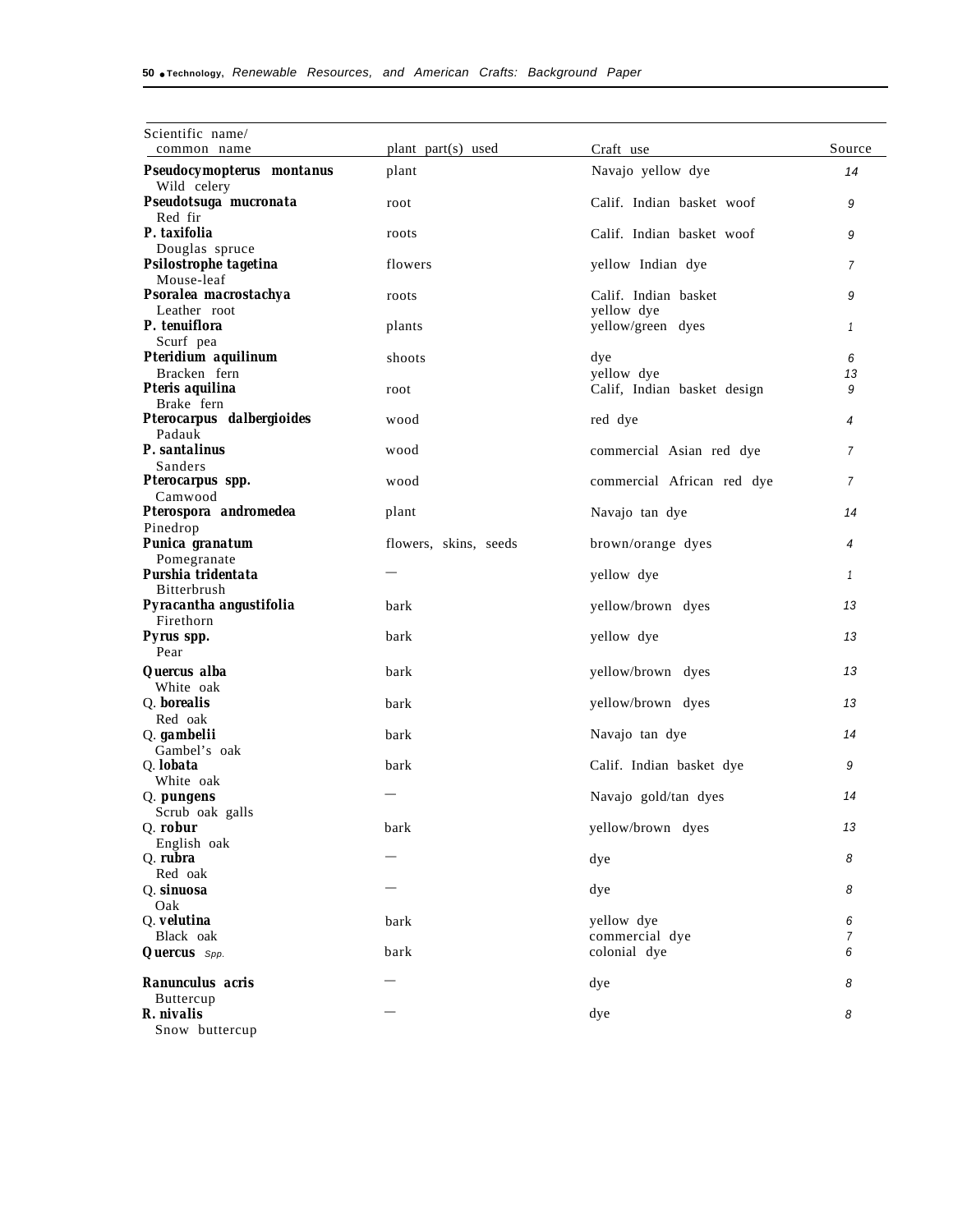| Scientific name/                           |                        |                                                     |                |
|--------------------------------------------|------------------------|-----------------------------------------------------|----------------|
| common name                                | Plant part(s) used     | Craft use                                           | Source         |
| Raphia vinifera<br>Raffia                  |                        | basketry                                            | 5              |
| Raphiolepis indica<br>India-hawthorn       | fruit                  | blue/purple dyes                                    | 4              |
| Raphis spp.<br>Rattan                      |                        | basketry                                            | 5              |
| Reseda luteola<br>Weld                     | plants                 | commercial yellow dye                               | 4, 7, 8        |
| Rhacomitrium lanuginosum<br>Moss           |                        | dye                                                 | 8              |
| Rhamnus caroliniana<br>Buckthorn           | bark, berries, twigs   | yellow dye                                          | 13             |
| R. cathartic<br>Buckthorn                  | bark, berries, twigs   | brown dye                                           | 13             |
| R. infectorius<br>Rhamnus spp.             | berries                | yellow European dye<br>dye                          | 7<br>8         |
| Rhododendron lapponicum<br>Lapland rosebay |                        | dye                                                 | 8              |
| Rhododendron spp.<br>Rhododendron          | leaves                 | dye<br>green dye                                    | 6, 8<br>4      |
| Rhodymenia spp.<br>Alga                    |                        | dye                                                 | 8              |
| Rhus aromatica<br>Sumac                    |                        | Calif. baskets                                      | 5              |
| R. coriaria<br>Dyer's sumac                | berries                | yellow-green dye                                    | 13             |
| R. diversiloba<br>Poison oak               | stem, sap              | Calif. Indian basket warp,<br>woof, dye, foundation | 9              |
| R. glabra<br>Sumac                         |                        | brown/slate/yellow dyes                             | 6              |
| R. trilobata                               | twigs, berries leaves, | Navaho basket warp, weft                            | 10             |
| Three-leaved sumac                         |                        | Panamint baskets                                    | 5              |
|                                            |                        | Hopi mordant                                        | $\overline{2}$ |
|                                            |                        | Navajo black/brown dyes                             | 14             |
|                                            |                        | yellow/green/brown dyes                             | $\mathbf{1}$   |
|                                            |                        | Calif. Indian basket warp,<br>woof, foundation      | 9              |
| R. typhina                                 |                        | brown dye                                           | 13             |
| Staghorn sumac                             |                        |                                                     |                |
| Rhus Spp.                                  | twigs, leaves, berries | Navaho black dye                                    | 11             |
| Aromatic sumac                             |                        | Calif. baskets                                      | 5              |
| Sumac                                      | berries                | brown/yellow dyes<br>red Indian dye                 | 1<br>7         |
|                                            |                        | dye                                                 | 8              |
| Ribes nigrum<br>Black currant              | berries                | purple dye                                          | 13             |
| Ribes spp.                                 | twigs, leaves          | brown/yellow dyes                                   | 1              |
| Currant                                    |                        |                                                     |                |
| Roccella fuciformis<br>Lichen              |                        | dye                                                 | 8              |
| R. tinctoria                               |                        | dye                                                 | 13             |
| Lichen                                     |                        | dye                                                 | 8              |
| Rosa spp.                                  | plants                 | green/yellow/brown dyes                             | 1              |
| Wild rose<br>Rosmarinus officinalis        | plants                 | green dye                                           | 4              |
| Rosemary                                   |                        |                                                     |                |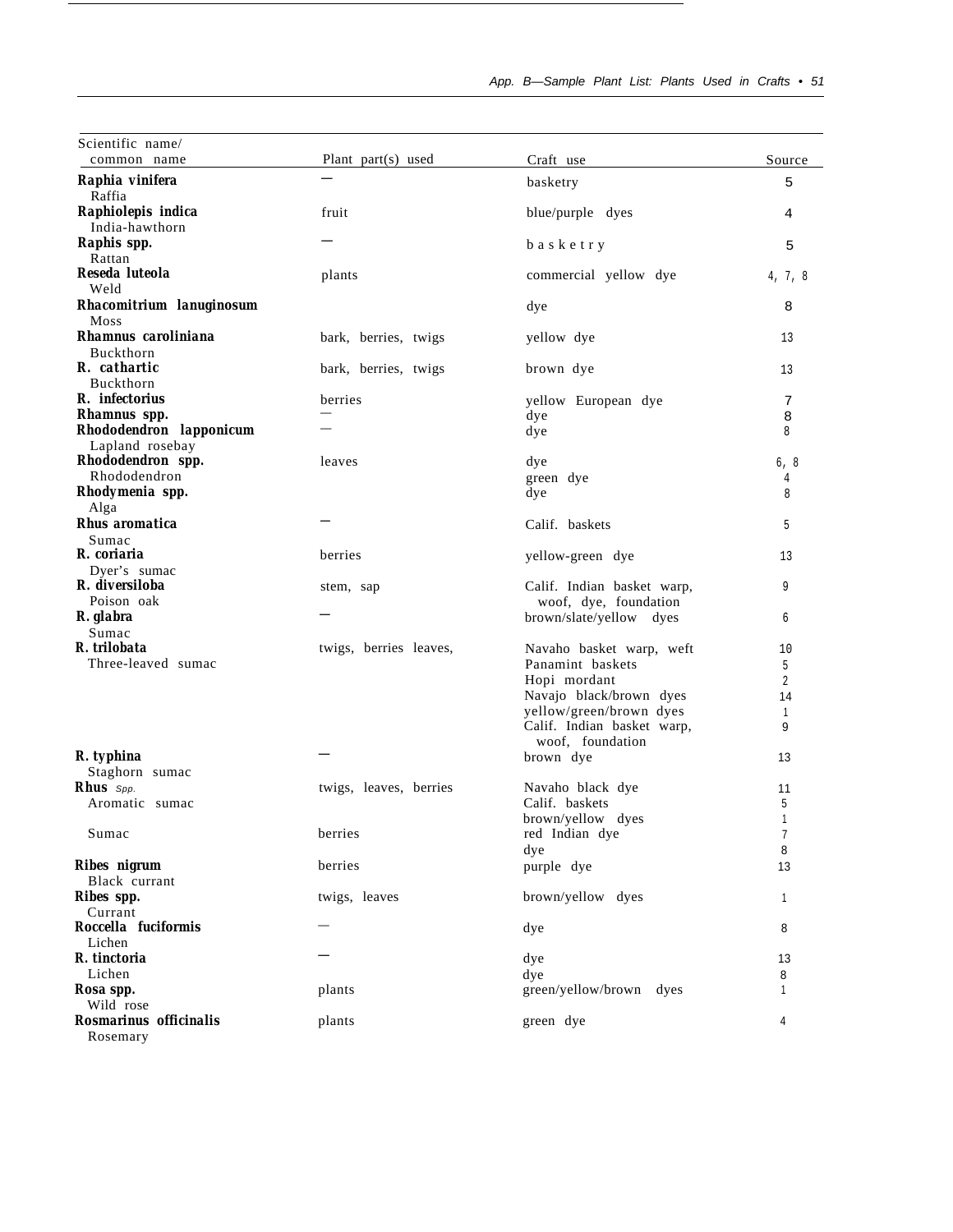| Scientific name/<br>common name                   | plant part(s) used    | Craft use                   | Source         |
|---------------------------------------------------|-----------------------|-----------------------------|----------------|
| Rubia tinctorum                                   | roots                 | commercial imported red dye | 4, 6           |
| Madder                                            |                       |                             |                |
| <b>Rubus vitifolius</b><br>Blackberry             | berries               | Calif. Indian basket dye    | 9              |
| $\mathbf{R}$ . Spp.                               | leaves, twigs, shoots | dye                         | 6, 13          |
| Blackberry                                        | berries               | purple dye                  | 4, 8           |
| Rudbeckia triloba                                 | roots, flowers        | green/yellow dyes           | 13             |
| Coneflower                                        |                       | dye                         | 8              |
| Rudbeckia spp.                                    |                       | dye                         | 6              |
| Black-eyed Susan                                  | flowers               | green dye                   | 4              |
|                                                   |                       | yellow/green dyes           | 1              |
| Rumex crispus<br>Curly dock                       | leaves, stems, seeds  | brown/green/orange dyes     | 1              |
| R. hymenosepalus                                  |                       | Hopi dye                    | 2              |
| Canaigre                                          |                       | red Indian dye              | $\overline{7}$ |
|                                                   | roots                 | Navajo brown/               | 11, 14         |
|                                                   |                       | yellow-orange dyes          |                |
| <b>Rumex</b> obtusifolius<br>Dock                 | roots                 | dye                         | 6              |
| Rumex spp.                                        | roots                 | gold/green dyes             | 4              |
| Dock                                              |                       | dye                         | 8              |
|                                                   |                       |                             |                |
| Sabal palmetto<br>S. adansoni                     |                       | basketry                    | 5<br>5         |
|                                                   | plants                | basketry                    |                |
| Dwarf palmetto<br>Salicornia spp.                 | plants                | yellow dye                  | 4              |
| Pickleweed                                        |                       |                             |                |
| Salix amygdalina                                  |                       | basketry                    | 5              |
| Almond-leafed willow                              |                       |                             |                |
| S. argophylla<br>Willow                           | stems                 | Calif. Indian basket warp   | 9              |
| S. argyrophylla                                   |                       | Porno basket warp           | 10             |
| Willow                                            |                       |                             |                |
| S. fluviatilis argyro-<br>phylla (S. argophylla?) | stems                 | Calif. Indian basket warp   | 9              |
| S. hindsiana                                      | leaves, stems, bark   | yellow dye                  | 4              |
| Sandbar willow                                    |                       | Calif. Indian basket warp   | 9              |
| S. <i>Iasiandra</i>                               | stems                 | Panamint baskets            | 5              |
| Yellow willow                                     |                       | Calif. Indian basket warp   | 9              |
| S. nigra                                          | stem, bark            | Pima basket weft            | 10             |
| Black willow                                      |                       | Papago basket               | 3              |
|                                                   |                       | Calif. Indian basket woof   | 9              |
|                                                   |                       | brown dye                   | 13             |
| S. reticulate                                     |                       | d y e                       | 8              |
| Willow                                            |                       |                             |                |
| S. sitchensis                                     | stem                  | Calif. Indian basket warp,  | 9              |
| Velvet willow                                     |                       | woof                        |                |
| S. vitellina                                      |                       | basketry                    | 5              |
| Golden willow, osier                              |                       |                             |                |
| Salix spp.                                        |                       | Yurok basket warp, weft     | 10             |
| Willow                                            |                       | Papago basket weft (rare)   | 3              |
|                                                   |                       | Havasupai baskets           | 5              |
|                                                   | twigs, leaves         | yellow/green dyes           | 1              |
|                                                   | stems, root           | Calif. Indian basket woof   | 9              |
|                                                   |                       | warf, foundation, design    |                |
| Salsola kali<br>Russian thistle                   | plants                | green/brown/yellow dyes     | 1              |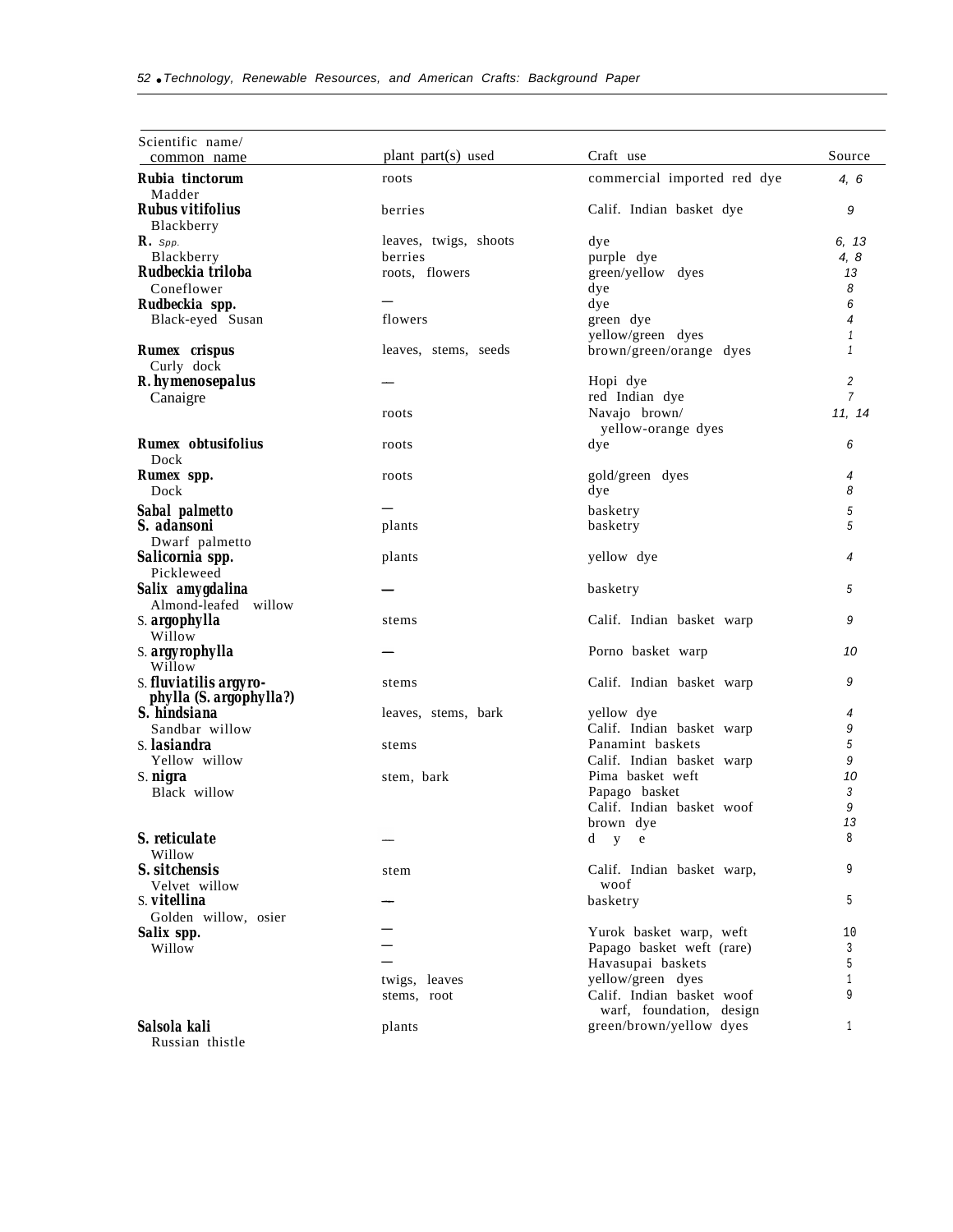App. B-Sample Plant List: Plants Used in Crafts • 53

÷

| Scientific name/<br>common name                 | Plant part(s) used     | Craft use                                  | Source |
|-------------------------------------------------|------------------------|--------------------------------------------|--------|
| S. pestifer                                     | plant                  | Navajo green dyes                          | 14     |
| Russian thistle                                 |                        |                                            |        |
| Salvia officinalis<br>Sage                      | oil                    | yellow dye                                 | 6      |
| Sambucus canadensis<br>Elderberry               | leaves, berries, bark  | yellow/purple/gray<br>dyes                 | 13     |
| S. mexicana<br>Elderberry                       | stems                  | Calif. Indian basket dye                   | 9      |
| S. nigra                                        | leaves, berries, bark  | yellow/purple/gray dyes                    | 13     |
| Elder                                           |                        | dye                                        | 8      |
| Sam bucus spp.                                  | bark, leaves, berries  | black/green/blue dyes                      | 6      |
| Elderberry                                      | berry, stems           | dyes                                       | 4      |
|                                                 |                        | Calif. Indian basket dye                   | 9      |
| Sanguinaria canadensis                          | roots                  | red dye                                    | 6      |
| <b>Bloodroot</b>                                |                        | red Indian dye; threatened                 | 7      |
| Santolina chamaecyparissus                      |                        | green/brown dyes                           | 4      |
| Santolina                                       |                        |                                            |        |
| Saponaria officinalis<br>Soapwort               | blossoms               | yellow/green dyes                          | 1      |
| Sassafras albidum<br>Sassafras                  | bark                   | orange-brown dye                           | 4, 6   |
| Saxifraga cernua                                |                        | dye                                        | 8      |
| Nodding saxifrage<br>S. hirculus var. propinqua |                        | dye                                        | 8      |
| Yellow marsh saxifrage<br>S. oppositifolia      |                        | dye                                        | 8      |
| Purple saxifrage<br>S. tricuspidata             |                        | dye                                        | 7, 8   |
| Prickly saxifrage                               |                        |                                            |        |
| Scabiosa atmpurpurea                            | flowers                | green dye                                  | 4      |
| Pincushion flower                               |                        |                                            |        |
| Scirpus acutus<br>Bulrush                       | plants                 | green/brown dyes                           | 1      |
| S. lacustris                                    |                        | basketry                                   | 5      |
| S. lacustris occidentals<br>Tule                | leaves, roots          | Calif. Indian basket warp,<br>woof, design | 9      |
| S. maritimus (S. robustus?)<br>Bulrush          | root                   | Calif. Indian basket design                | 9      |
| S. paificus                                     |                        | Porno basket weft (scarce)                 | 10     |
| Bullrush                                        |                        |                                            |        |
| S, robustus                                     | stems                  | Calif. Indian basket warp,                 | 9      |
| Bulrush                                         |                        | woof, foundation                           |        |
| S. tatora                                       |                        | basketry                                   | 5      |
| Tule                                            |                        |                                            |        |
| Scirpus spp.                                    | root, stem             | basketry                                   | 5      |
| Bulrush, tule                                   |                        | Calif. Indian baskets                      | 9      |
| Senecio aureus                                  |                        | dye                                        | 8      |
| Golden ragwort                                  |                        |                                            |        |
| S. cruentus                                     | petals                 | green/blue dyes                            | 4      |
| Florist's cineraria                             |                        |                                            |        |
| S. douglasii                                    | stems, flowers, leaves | Navajo weaving                             | 11     |
| S. hybridus                                     | petals                 | green/blue dyes                            | 4      |
| Florist's cineraria                             |                        |                                            |        |
| S. <i>jacobaea</i>                              | flowers                | yellow dye                                 | 4      |
| Ragwort                                         |                        |                                            |        |
| S. triangularis<br>Arrowleaf senecio            |                        | green/yellow dyes                          | 1      |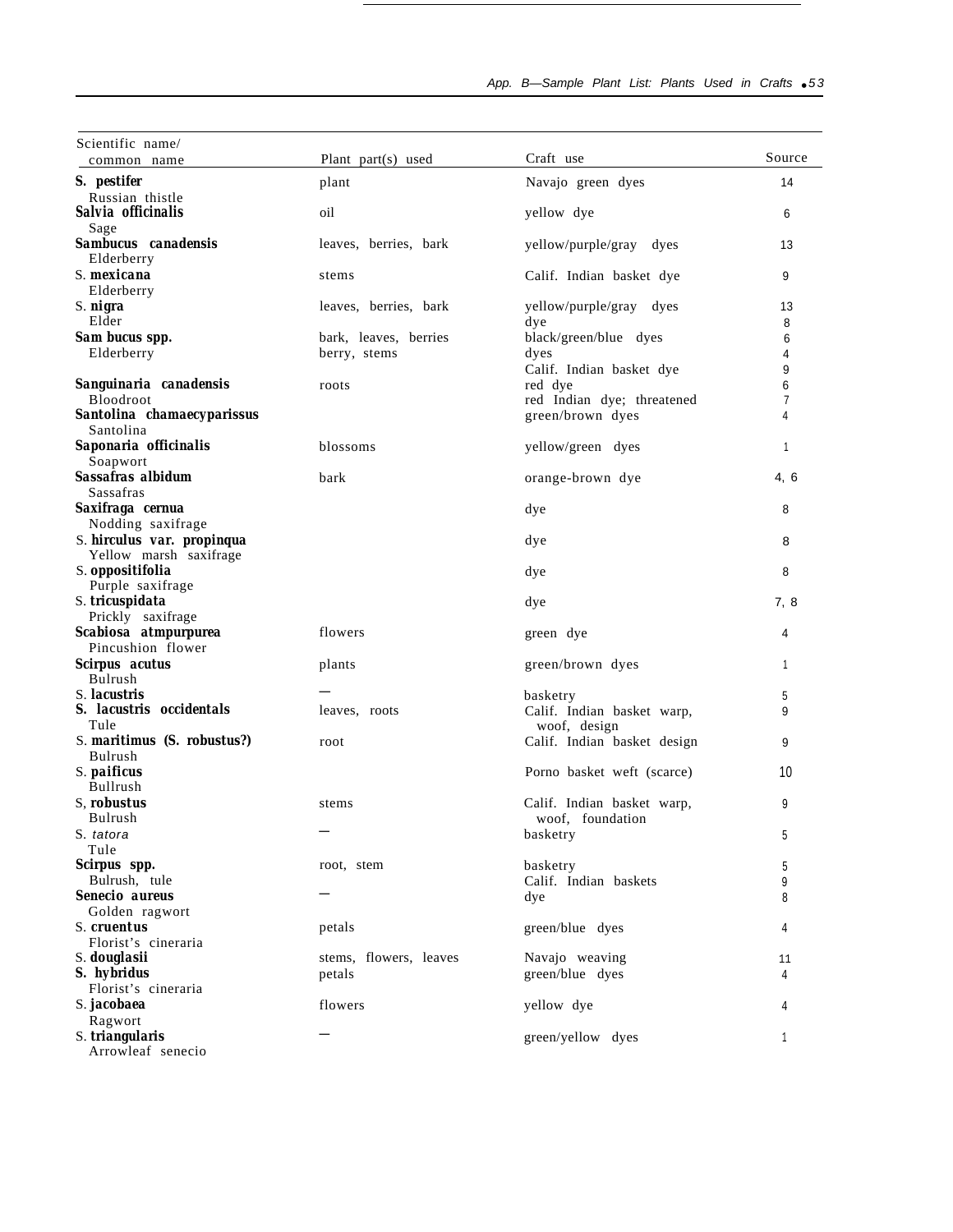| Scientific name/                             | Plant part(s) used | Craft use                          | Source |
|----------------------------------------------|--------------------|------------------------------------|--------|
| common name                                  |                    |                                    |        |
| Sequoia sempervirens<br>Coastal redwood      | roots              | Calif. Indian basket woof          | 9      |
| Sequoia spp.<br>Redwood                      | bark               | brown dye                          | 4      |
| Sisymbrium altissimum<br>Tumble mustard      | plants             | yellow/green/brown dyes            | 1      |
| Smilax californica<br>Greenbriar             | stems              | Calif. Indian basket design        | 9      |
| S. pseudochina<br>Bull-brier                 |                    | basketry                           | 5      |
| Solarium spp.                                | plants             | yellow dye                         | 4      |
| Nightshade<br>Solidago biglovia              | plants             | Navajo yellow dye                  | 11     |
| Goldenrod<br>S. canadensis                   |                    | yellow dye                         | 6, 13  |
| Goldenrod                                    |                    |                                    |        |
| Solidago spp.<br>Goldenrod                   | flowers            | Hopi dye<br>yellow/green dyes      | 2<br>1 |
| Sonchus oleraceous<br>Sow-thistle            | plants             | dye<br>yellow/brown/green dyes     | 8<br>1 |
| Spartium spp.<br><b>Broom</b>                |                    | yellow dye                         | 13     |
| Sporobolus spp.<br>(Epicampes rigens         | stems              | Calif. Indian basket<br>foundation | 9      |
| californica?)<br>Grass                       |                    |                                    |        |
| <b>Stachys spp.</b><br>Hedg-mettle           |                    | green dye                          | 4      |
| Stereocaulon alpinum<br>Lichen               |                    | dye                                | 8      |
| Stropharia ambigua                           |                    | dye                                | 12     |
| Sueada diffusa<br>(Suaeda suffrutescens?)    | stems              | Calif. Indian basket dye           | 9      |
| Sea blight<br>S. suffrutescens<br>Sea blight | plants             | Calif. Indian basket dye           | 9      |
| Symphoricarpos albus<br>Snowberry            | berries            | yellow dye                         | 13     |
| Symplocos spp.                               |                    | mordant                            | 4      |
| Syringa spp.<br><b>Purple lilac</b>          | flowers, twigs     | green/yellow dyes                  | 4      |
| Tagetes erecta                               |                    | dye                                | 6      |
| Marigolds<br>Tagetes micrantha               | plant              | Navajo yellow dye                  | 14     |
| Bitterball<br>Tagetes spp.                   | flowers            | gold/green dyes                    | 4, 13  |
| Marigold                                     |                    | dye                                | 8      |
| Tanacetum vulgare<br>Tansy                   | flowers            | yellow dye                         | 13     |
| Taraxacum officinaiis<br>Dandelion           | roots<br>plants    | dye<br>brown/yellow dyes           | 6<br>1 |
| Thalictrum polycarpum                        |                    | dye<br>yellow dye                  | 8<br>4 |
| Meadow rue<br>Thea sinensis<br>Black tea     | leaves             | dye                                | 4      |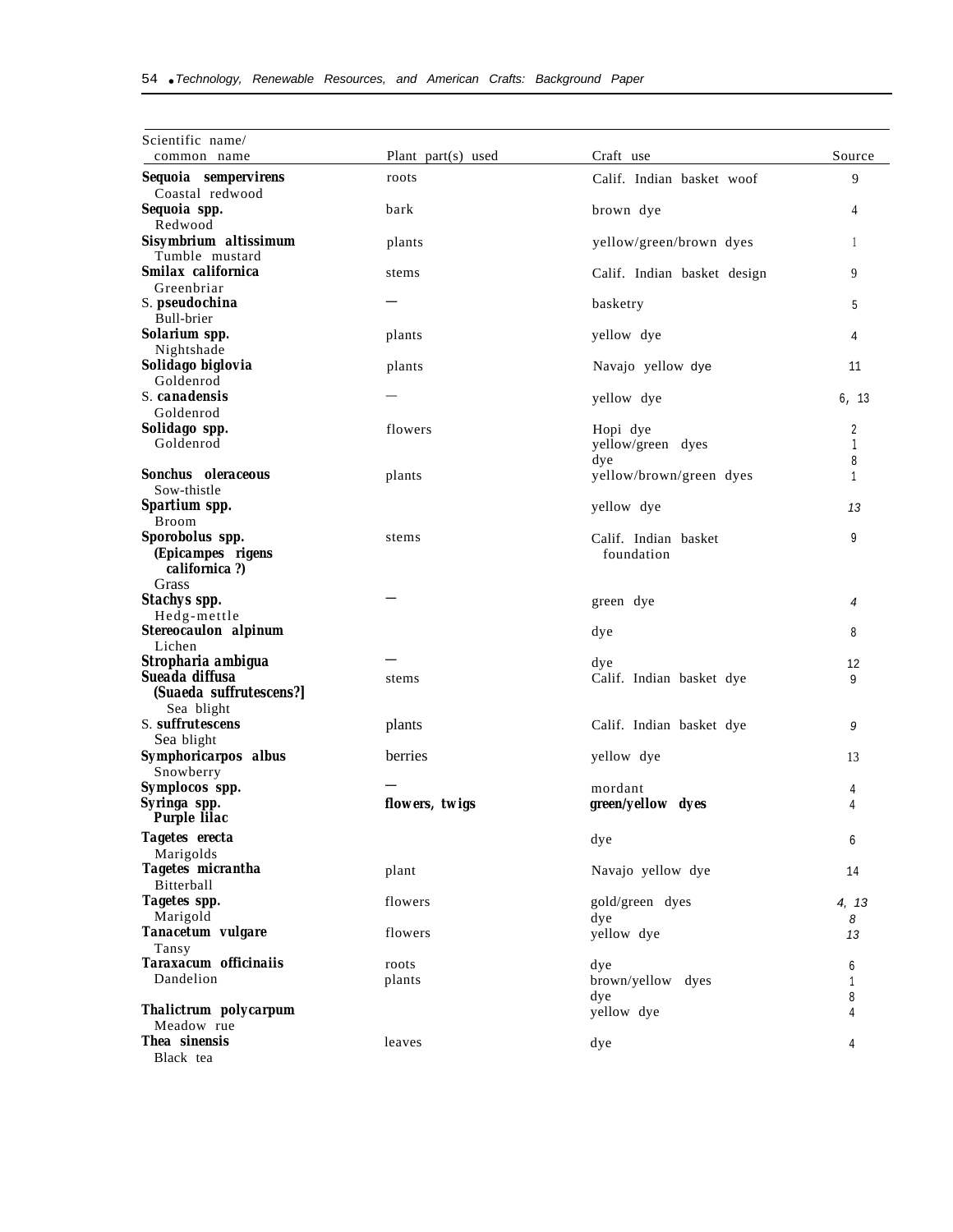| Scientific name/<br>common name                     | Plant part(s) used | Craft use                                  | Source       |
|-----------------------------------------------------|--------------------|--------------------------------------------|--------------|
| Thelesperma gracilis                                | plants             | Navajo orange dye                          | 14           |
| Navajo tea                                          |                    |                                            |              |
| T. megapotamicum                                    |                    | Hopi dye                                   | 2            |
| T. subnudum                                         |                    | Hopi dye                                   | 2            |
| Navaho tea                                          |                    |                                            |              |
| Thermopsis montana<br>False lupine                  | plants             | yellow dye                                 | 1            |
| <b>Thuidium abietinum</b>                           |                    | dye                                        | 8            |
| Moss<br>Torreya californica                         | root               | Calif. Indian basket woof                  | 9            |
| California nutmeg                                   |                    |                                            |              |
| Tragopogon pratensis<br>Salsify                     | "plants            | brown/yellow dyes                          | 1            |
| Tricholoma rutilans                                 |                    | dye                                        | 12           |
| Trifolium spp.<br>Trefoil clover                    | plants             | brown/yellow dyes                          | $\mathbf{1}$ |
| Triticum spp.<br>Wheat                              |                    | Papago baskets                             | 3            |
| Tsuga canadensis                                    | bark               | red/brown dye                              | 6.13         |
| Hemlock                                             |                    | dye                                        | 8            |
| T. caroliniania                                     | bark               | brown dye                                  | 13           |
| Southern hemlock                                    |                    |                                            |              |
| T. giganta<br>Hemlock                               |                    | Indian baskets                             | 5            |
| T. heterophylla<br>Western hemlock                  | bark               | brown dye                                  | 13           |
| <b>Tumion</b> californicum<br>(Torrya californica?) | roots              | Calif. Indian basket woof                  | 9            |
| California nutmeg                                   |                    |                                            |              |
| Typha angustifolia                                  |                    | Pima basket warp                           | 10           |
| Cattail<br>T. latifolia                             |                    | Papago basket warp<br>green/brown dye      | 3            |
| Cattail                                             | leaves             | Calif. Indian basket warp,<br>woof, design | 1<br>9       |
| <b>Ulex</b> europaeus<br>Gorse                      | flowers            | orange dye                                 | 4            |
| Umbellularia californica                            | fruit              | green/brown dyes                           | 4            |
| California laurel                                   |                    |                                            |              |
| U. pustulata                                        |                    | red dye                                    | 13           |
| Rock tripe lichen                                   |                    |                                            |              |
| Umbilicaria papulosa                                |                    | red dye                                    | 8            |
| Lichen<br>U. proboscidea                            |                    |                                            | 8            |
| Lichen                                              |                    | dye                                        |              |
| U. vellea                                           |                    | dye                                        | 8            |
| Rock tripe                                          |                    |                                            |              |
| U. virginis                                         |                    | dye                                        | 8            |
| Lichen<br>Umbilicaria spp.                          |                    | dye                                        | 4            |
| Brown rock lichen                                   |                    |                                            |              |
| Uncaria gambir<br>Cutch                             | leaves, twigs      | imported brown dye                         | 6            |
| Urceolaria calarea<br>Lichen                        |                    | purple dye                                 | 8            |
| Urtica breweri<br>Nettle                            | bark               | Calif. Indian basket woof                  | 9            |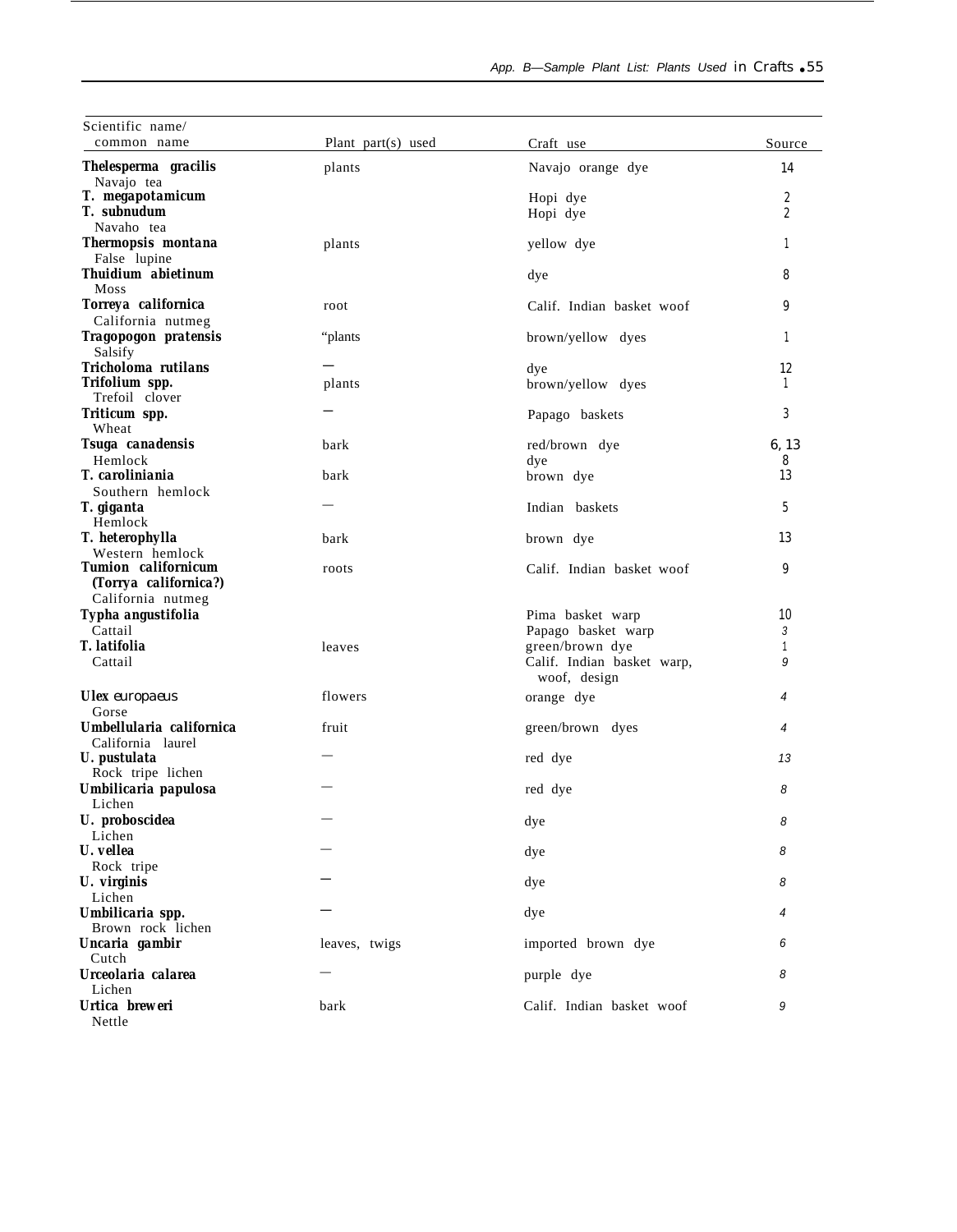| Scientific name/<br>common name                | Plant part(s) used | Craft use                     | Source |
|------------------------------------------------|--------------------|-------------------------------|--------|
| <b>U.</b> dioica                               | shoots             | dye                           | 6      |
| Nettle                                         |                    | green dye                     | 13     |
| Urtica spp.                                    |                    | dye                           | 8      |
| Nettle, Dwarf nettle                           |                    |                               |        |
| Usnea barbata                                  |                    | yellow dye                    | 4      |
| Old man's beard lichen                         |                    |                               | 13     |
| U. <i>lirta</i><br>Lichen                      |                    | purple dye                    | 13     |
| Usnea spp.                                     |                    | purple dye                    | 8      |
|                                                |                    |                               |        |
| Vaccinium myrtilloides<br>Velvetleaf blueberry |                    | blue dye                      | 8      |
| V. uliginosum                                  |                    | dye                           | 8      |
| var. alpinum                                   |                    |                               |        |
| Tundra bilberry                                |                    |                               |        |
| V. vitis-idaea var. minus                      |                    | dye                           | 8      |
| Lingonberry                                    |                    |                               |        |
| Vaccinium spp.                                 | leaves             | brown/green/yellow dyes       | 1      |
| Blueberry                                      | berries            | purple dye                    | 13     |
| Variolaria orcina                              |                    | purple dye                    | 8      |
| Lichen                                         |                    |                               |        |
| Verbascum thapsus                              | leaves             | yellow dye                    | 1, 4   |
| Mullein                                        |                    |                               |        |
| Verbascum spp.                                 | flowers            | yellow dye                    | 6      |
| Mullein                                        |                    |                               |        |
| Vicia benghalensis<br>Vetch                    | flowers            | green dye                     | 4      |
| Vilfa rigens                                   |                    | Calif. baskets                | 5      |
| Vilfa spp.                                     | stems, roots       | Calif. Indian basket          | 9      |
| (Epicampes rigens californica?)                |                    | foundation, design            |        |
| Grass                                          |                    |                               |        |
| Viola tricolor                                 | flowers            | green dye                     | 4      |
| Pansy                                          |                    |                               |        |
| Vitis californica                              | stems, roots       | Calif. Indian basket woof,    | 9      |
| Wild grape                                     |                    | warp                          |        |
| <i>V. lambruscana</i>                          | skins              | blue dye                      | 4      |
| Grape                                          |                    |                               |        |
| Vitis spp.                                     | leaves             | yellow dye                    | 4      |
| Grape                                          | fruit              | purple dye                    | 13     |
| Washingtonia filifera                          | leaves             | Calif. Indian basket wrap     | 9      |
| Desert palm                                    |                    |                               |        |
| Woodwardia radicans                            | stem               | Calif. Indian basket design   | 9      |
| (W. spinulosa?)<br>Giant fern                  |                    |                               |        |
| W. spinulosa                                   | stem               | Yurok basket weft             | 10     |
| Giant chain fern                               |                    | Calif. Indian basket design   | 9      |
|                                                |                    |                               |        |
| Xanthium italicum                              |                    | green/brown dyes              | 1      |
| Cocklebur                                      |                    | blue dye                      | 8      |
| Xanthoria elegans<br>Red lichen                |                    |                               |        |
| X. parietina                                   |                    | yellow dye                    | 13     |
| Yellow wall lichen                             |                    | blue dye                      | 8      |
| Xanthorhiza spp.                               | roots              | yellow Indian dye; threatened | 7      |
| Yellow root                                    |                    |                               |        |
| Xerophyllum tenax                              | leaves             | Yurok basket weft             | 10     |
| Sourgrass                                      |                    | Calif. Indian basket design   | 5, 9   |
|                                                |                    |                               |        |